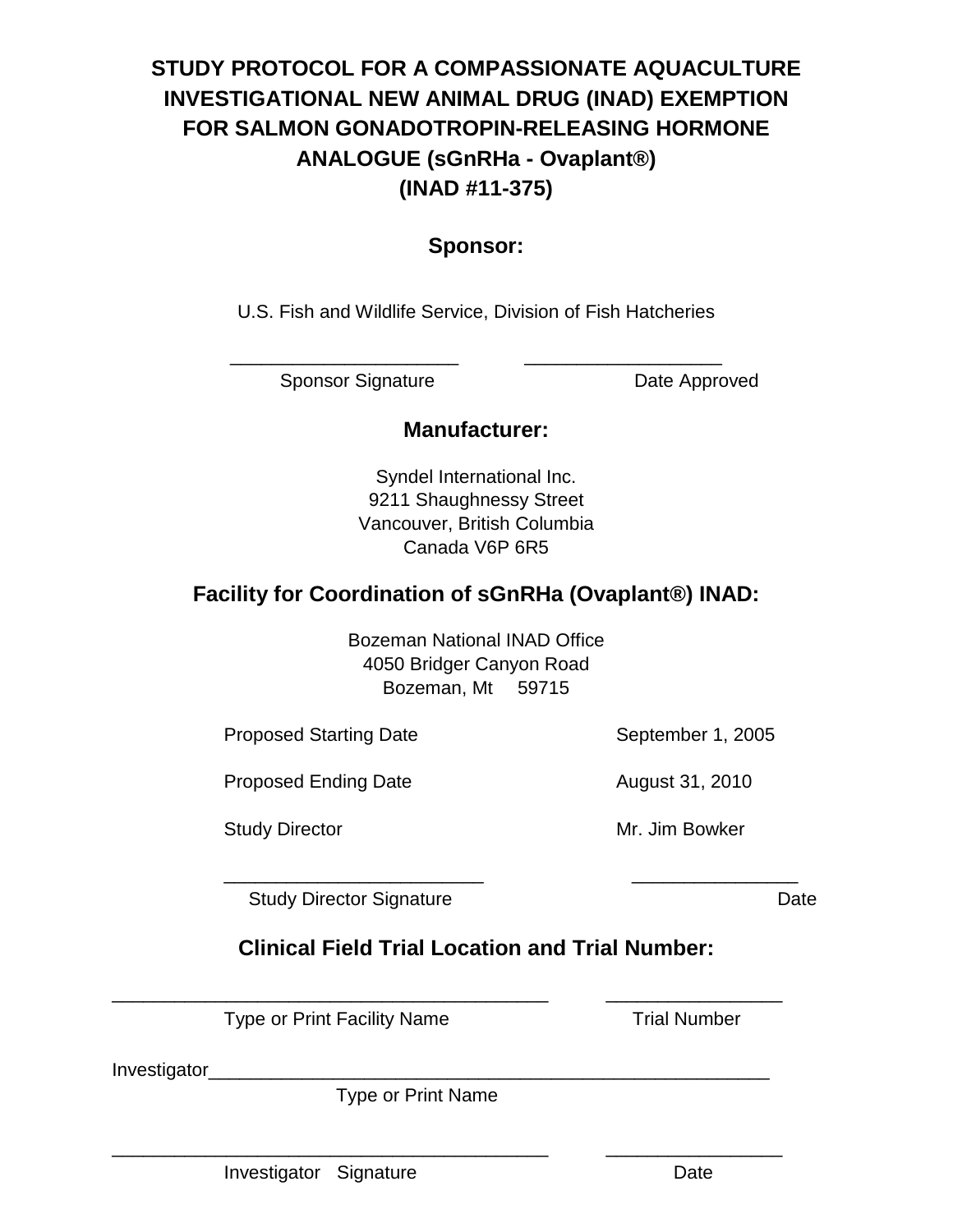| IV.                                                                 |
|---------------------------------------------------------------------|
| V.                                                                  |
| VI.                                                                 |
| VII.                                                                |
|                                                                     |
| IX.                                                                 |
| Х.                                                                  |
| XI.                                                                 |
| XII.                                                                |
|                                                                     |
| XIV.                                                                |
| XV.                                                                 |
| XVI.                                                                |
| DATA HANDLING, QUALITY CONTROL, MONITORING, ADMINISTRATIVE<br>XVII. |
|                                                                     |
| XIX.                                                                |
|                                                                     |
|                                                                     |
|                                                                     |
|                                                                     |
|                                                                     |
|                                                                     |
|                                                                     |
|                                                                     |
|                                                                     |
|                                                                     |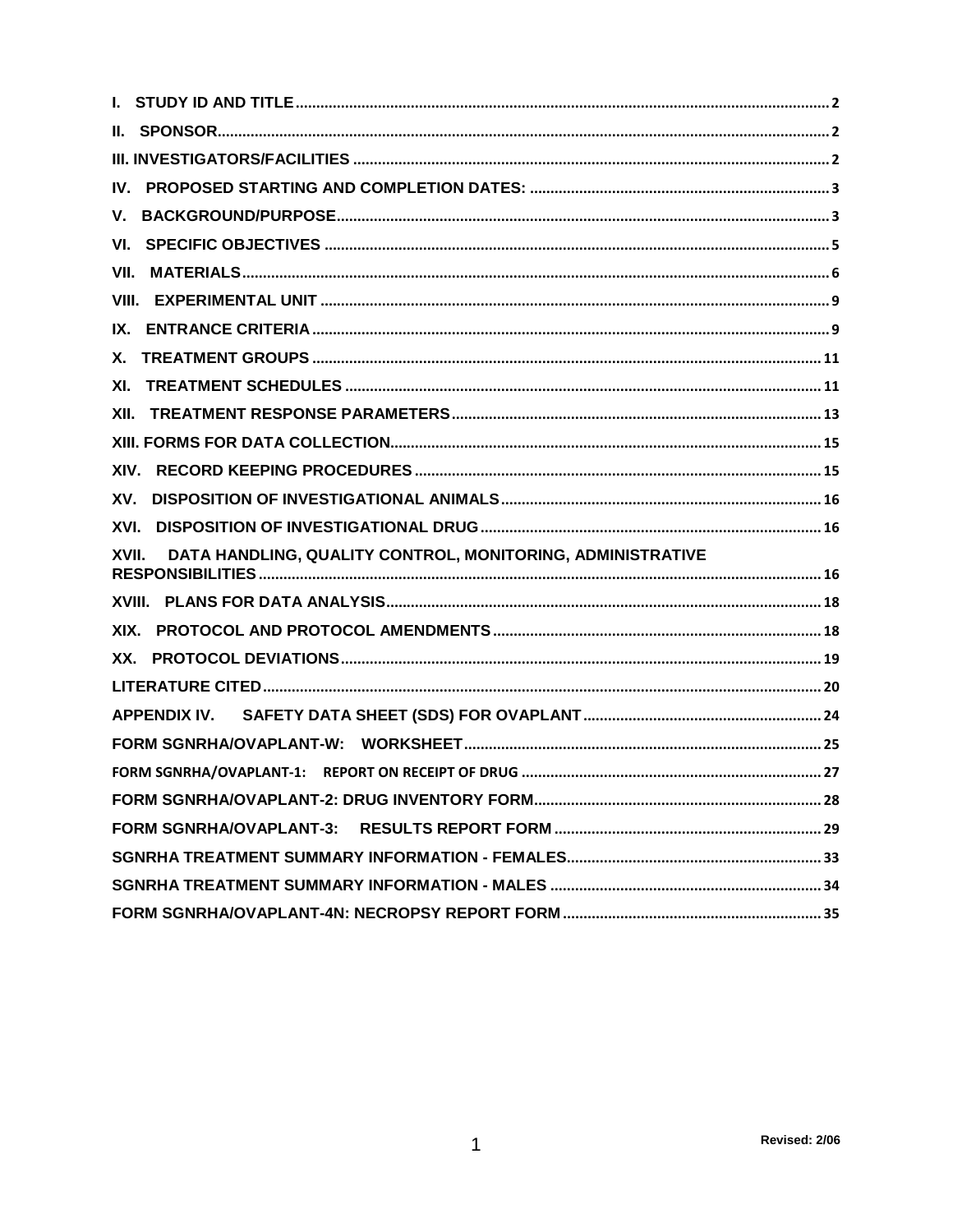## <span id="page-2-0"></span>**STUDY PROTOCOL FOR A COMPASSIONATE AQUACULTURE INVESTIGATIONAL NEW ANIMAL DRUG (INAD) EXEMPTION FOR SALMON GONADOTROPIN-RELEASING HORMONE ANALOGUE (sGnRHa - Ovaplant®) UNDER INAD #11-375**

#### **I. STUDY ID AND TITLE**

Clinical field trials to determine the efficacy of sGnRHa (Ovaplant®) implants to induce gamete maturation (ovulation and spermiation) in a variety of fish species. INAD 11-375.

#### **II. SPONSOR**

Dr. David Erdahl, U.S. Fish and Wildlife Service, Branch Chief, Aquatic Animal Drug Approval Partnership (AADAP) Program, 4050 Bridger Canyon Road, Bozeman, MT 59715; Phone: 406-587-9265 x 125; Fax: 406-582-0242; Email: dave\_erdahl@fws.gov

**Manufacturer:** Syndel International Inc. 9211 Shaughnessy Street Vancouver, British Columbia Canada V6P 6R5

Contact: Jim Powell; Phone: 1-800-830-4886

**Study Director:** Mr. Jim Bowker, U.S. Fish and Wildlife Service, Aquatic Animal Drug Approval Partnership (AADAP) Program, 4050 Bridger Canyon Road, Bozeman, MT 59715; Phone: 406-587-9265 x 126; Fax: 406-582-0242; Email: jim\_bowker@fws.gov

**Principal Clinical Field Trial Coordinator:** Bonnie Johnson, USFWS - AADAP

**INAD Study Monitors:** See Appendix II for names and addresses.

#### **III. INVESTIGATORS/FACILITIES**

See Appendix IIIa for names and addresses.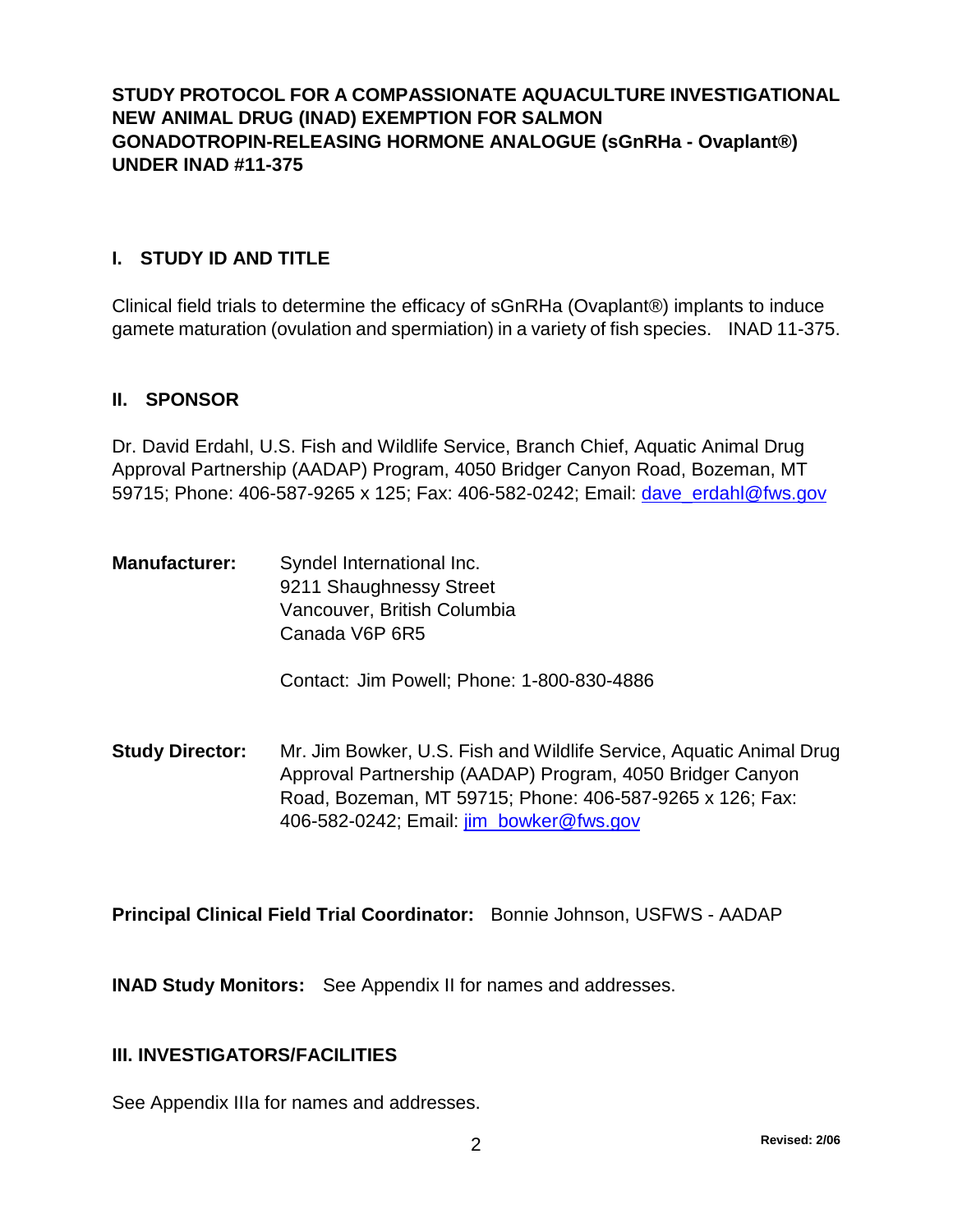## <span id="page-3-0"></span>**IV. PROPOSED STARTING AND COMPLETION DATES:**

Proposed Starting Date: September 1, 2005

Proposed Completion Date: August 31, 2010

## **V. BACKGROUND/PURPOSE**

The use of hormone therapy to induce spawning in fish is critical to the success of many U.S. Fish and Wildlife Service (USFWS) fisheries programs. A variety of USFWS programs, including a number that involve the restoration of threatened/endangered species, are dependent upon hormone treatment to complete final gamete maturation and ensure successful spawning. Similar use of "spawning hormones" is also critical to a wide variety of other federal, state, tribal, and private aquaculture/fisheries programs.

The time of spawning is by its own nature a stressful period for all fish species. Both sexes are undergoing significant changes in physiology, morphology, and behavior (Hoar 1969). Increased cortisol levels and other inherent endocrine changes associated with spawning have a suppressive effect on the immune system that often results in increased susceptibility to a host of diseases (Maule and Schreck, 1990; Schreck, 2000). The handling required during the spawning of fish for artificial propagation complicates an already delicate situation. This is particularly true for wildstock species that must endure the added stresses of capture, handling, and confinement in an un-natural environment. The longer it is necessary to hold wild fish in captivity, the greater the likelihood of adversely affecting both the health of the fish and ultimate spawning success. In fact, with respect to many wildstock species, the stresses of capture and holding is sufficient to cause complete reproductive failure unless spawning is induced by hormone treatment. Additionally, certain species have limited or depressed populations and in some cases may even be considered threatened/endangered. Hormone treatment of these fish is essential to ensure viable population numbers and meet recovery/restoration objectives.

In order to maintain the health of both wildstock and domestic brood fish, it is beneficial to minimize overall fish handling. During the course of normal spawning operations at a hatchery, it may be necessary to handle and examine individual fish weekly over a 6-8 week period. Such procedures can be extremely stressful to valuable broodstocks, severely compromising overall fish health and potential fecundity. Successful hormone treatment can reduce handling requirements to a single hormone administration event followed by predictable gamete collection, thereby greatly reducing overall fish handling.

Studies have shown that final gamete maturation (ovulation and spermiation) in fish can be induced by the administration of a variety of hormones (Donaldson and Hunter 1983;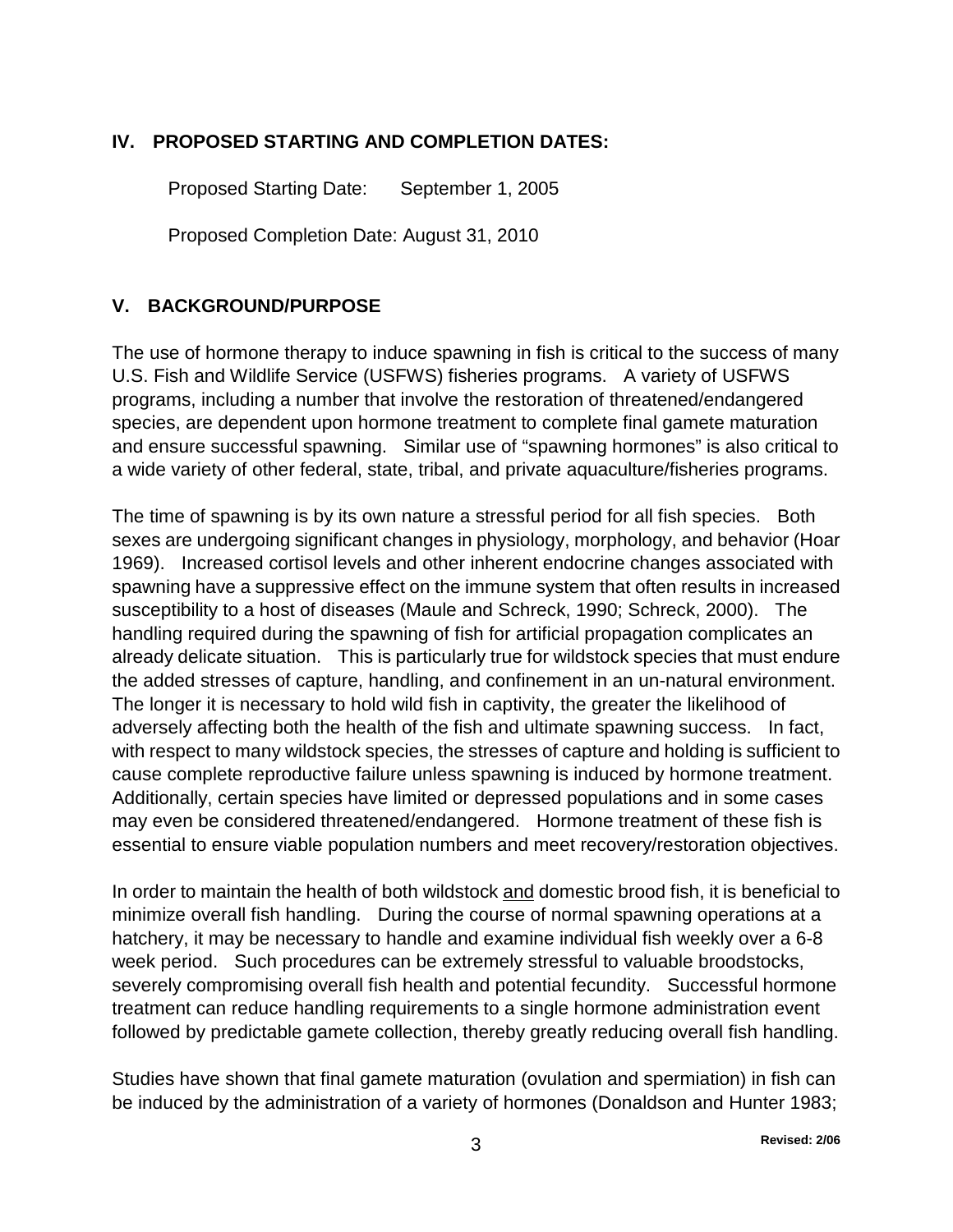Goetz 1983). Investigations have found that synthetic analogues of gonadotropin releasing hormones (GnRHa) to be one of the most effective means of inducing final gamete maturation. These compounds, which may be similar to native gonadotropins found in either fish or mammals, are attractive choices as they typically exhibit both high biological activity and low species specificity. Although a number of these analogues are available, the most commonly used analogue for fish culture to date has been luteinizing hormone releasing hormone (LHRHa; Alvarino et al. 1992; Donaldson et al. 1981; Erdahl and McClain 1987; Fitzpatrick et al. 1984; Taranger et al. 1992; and Van der Kraak et al. 1983). Effective treatment has been reported using both injection and pellet implant therapy.

The use of implants that contain GnRH analogues has been evaluated over the last 15 years (Crim et al., 1983a). In early attempts to use implants, peptide was imbedded in cholesterol pellets that contained cellulose to affect release rate (Sherwood et al., 1988). In this system, a 5% carboxymethyl cellulose / 95% cholesterol pellet containing mammalian GnRHa (mGnRHa) released an initial burst of mGnRHa followed by a sustained release of peptide over the next 28 days. Several researchers have demonstrated that these types of implants were capable of inducing maturation in a variety of species including: Atlantic salmon (Crim et al., 1983a; Crim and Glebe, 1984), herring (Carolsfeld et al., 1988), sea bass (Almendras et al., 1988), rainbow trout (Crim et al., 1983b; Crim et al., 1988) and milkfish (Lee et al., 1986; Marte et al., 1988). In all of these studies, mGnRHa was the imbedded peptide that induced maturation either in advance of, or synchronously within, a population.

The inclusion of salmon GnRHa (sGnRHa) instead of mGnRHa in Ovaplant® implants designed for inducing maturation in cultured fish is a logical one. In both in vitro (pituitary fragments or cell cultures) and in vivo studies sGnRHa has been found to be more potent in effect than mGnRHa for many species including: goldfish (Peter et al., 1985, 1987), Atlantic salmon (Crim et al., 1988), rainbow trout (Crim et al., 1988; Weil et al., 1992), winter flounder (Crim et al., 1988) and catfish (Namvongchong et al., 1992b; Schulz et al., 1994). This potency may be attributed to high pituitary binding affinity and gonadotropin hormone (GtH) releasing capacity, even though sGnRH itself may not be an indigenous form for some of the species tested (Schulz et al., 1993). Moreover, sGnRHa produces a sustained level of GtH from pituitary cells with a low therapeutic dose (Peter et al., 1987). Additionally, sGnRHa either as peptide alone or as Ovaprim® (sGnRH + a domperidone, Syndel International, Inc.) has proven to effective in inducing final gamete maturation in a variety of cultured fish including, but not limited to, chinook salmon (Powell, 1995), coho salmon (Powell et al., 1998), catfish (Namvongchong et al., 1992b; Schulz et al., 1993), and ricefield eel (Tao and Lin, 1993). Furthermore, sGnRHa is an attractive therapy for aquaculture use as it has been shown to be ineffective in mammals (Millar et al., 1993), and has a short half life in fish (Goren et al., 1990; Zohar et al., 1990;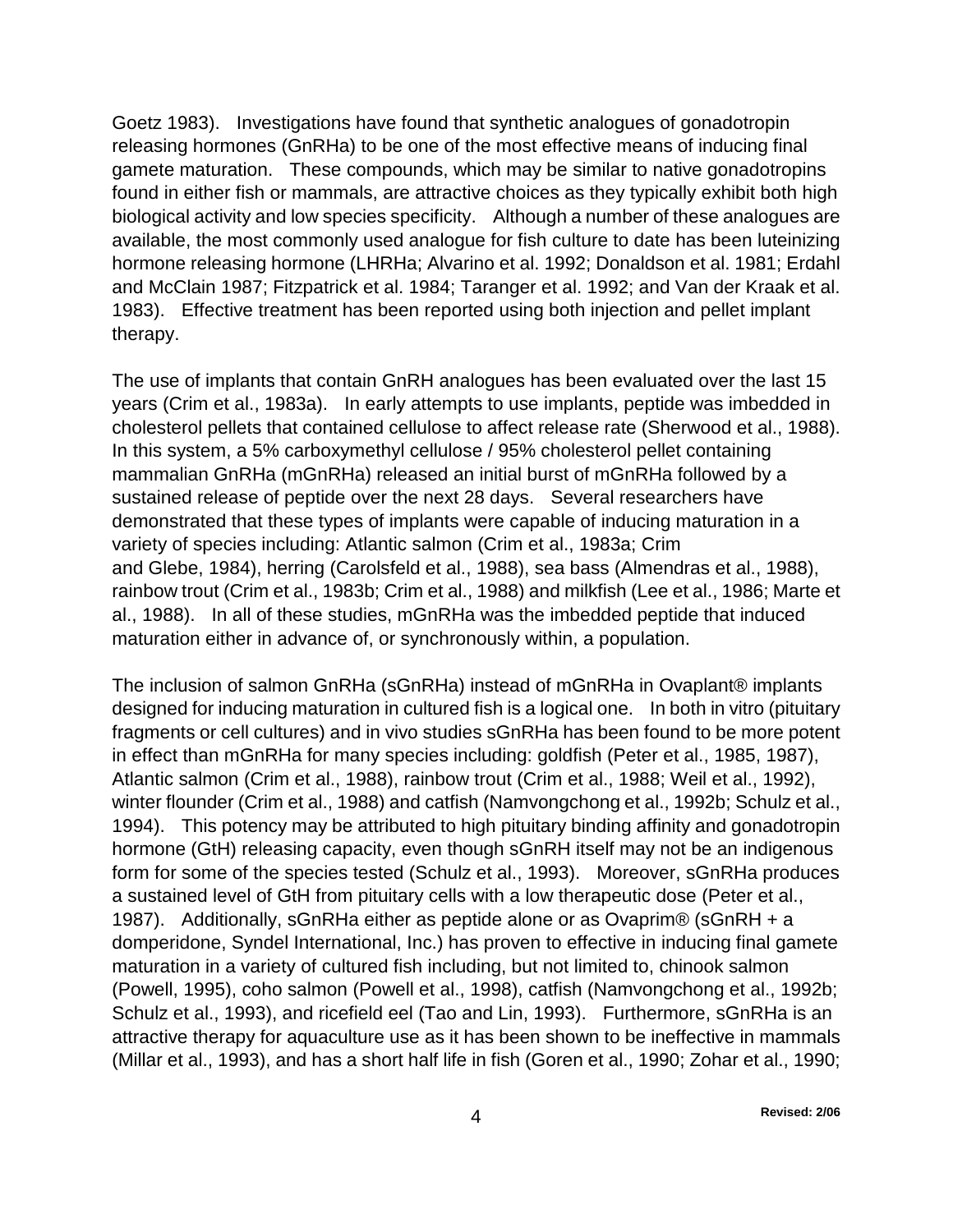<span id="page-5-0"></span>Weil et al., 1992). Conversely, mGnRHa is superactive in humans and has a prolonged half-life in fish and water (Sherwood and Harvey, 1986) which potentially could constitute a human safety risk. Collectively, the above-described considerations indicate that sGnRHa (Ovaplant®) is an attractive choice for further evaluation and development as a candidate compound for a new animal drug approval for use to induce final gamete maturation in a variety of fish species.

The purpose of this compassionate INAD for sGnRHa (Ovaplant®) is to develop clinical field trial data that will be used to determine the efficacy and appropriate treatment regimes for inducing ovulation and/or spermiation in a variety of cultured and wildstock fish species. These data will be used to support a new animal drug application (NADA) for sGnRHa (Ovaplant®).

The USFWS anticipates that it may take several year to complete all technical section data for a NADA for sGnRHa (Ovaplant®). The USFWS is aware that opportunities for sGnRHa (Ovaplant®) therapy are unpredictable. There is no way of knowing in advance if, when, or where opportunities for pivotal studies will be encountered. The USFWS believes it is likely that data from 3-5 treatment seasons will be required in order to adequately assess the efficacy of sGnRHa (Ovaplant®) treatment on induced gamete maturation in a variety of fish species to support a NADA.

## **VI. SPECIFIC OBJECTIVES**

The two major objectives of this study protocol are as follows:

- 1. Collect scientific data necessary to establish the efficacy of sGnRHa (Ovaplant®) on gamete maturation in both cultured fish under typical hatchery situations and on critical wildstock species
- 2. Provide the opportunity for fishery biologists to legally use sGnRHa (Ovaplant®) to maintain the genetic integrity and improve the reproductive potential of broodstocks during the period of time necessary for collection of efficacy, safety, and residue data required for an NADA for sGnRHa (Ovaplant®) use in fish. Specifically, sGnRHa (Ovaplant®) will be used to induce ovulation and spermiation in both domestic and wildstock populations, including several species that are listed under the Endangered Species Act.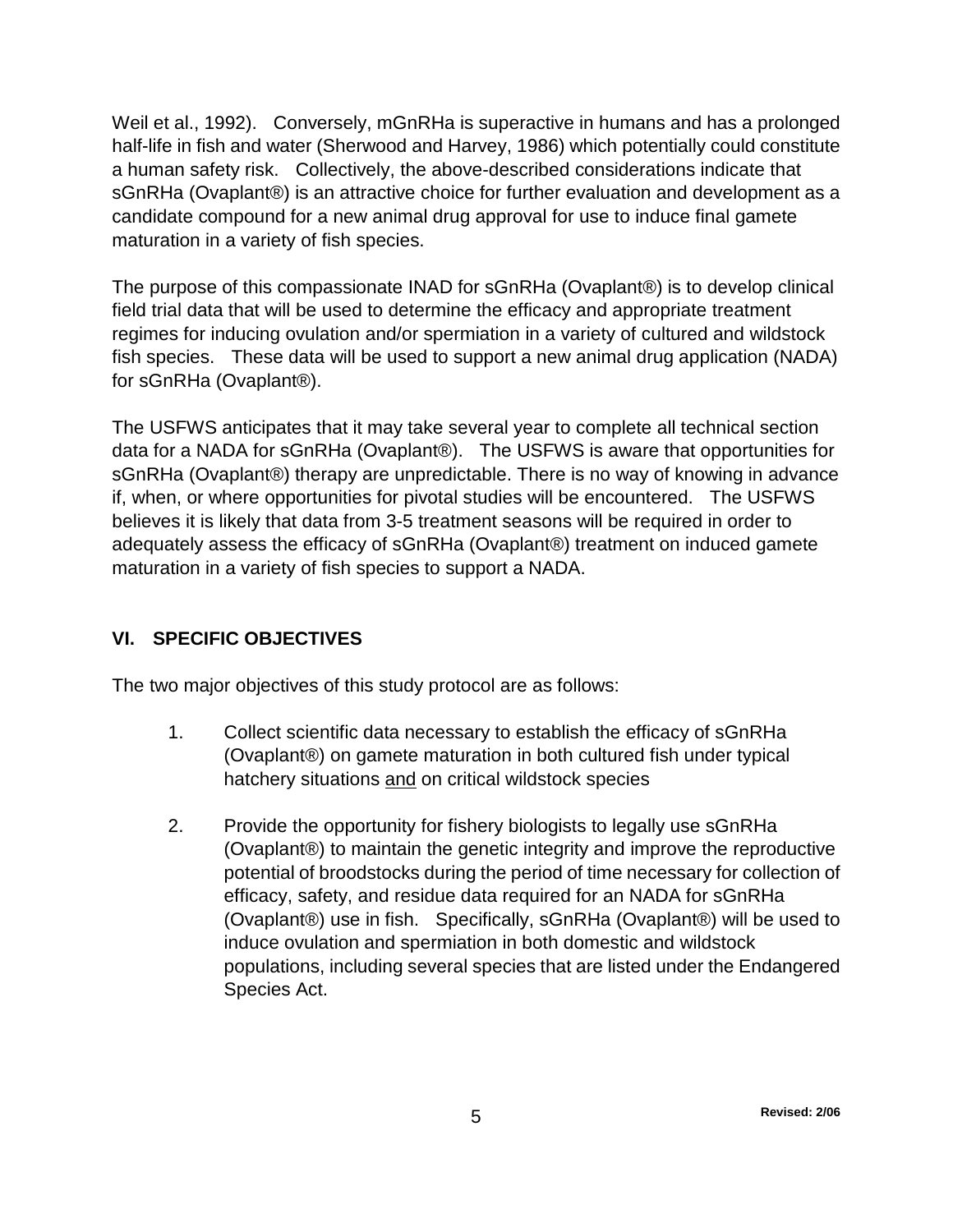#### <span id="page-6-0"></span>**VII. MATERIALS**

- A. Test and control articles:
	- 1. Drug Identity
		- a. Active ingredient

| salmon Gonadotropin Releasing Hormone<br>analog (sGnRHa)                                                   |
|------------------------------------------------------------------------------------------------------------|
| Ovaplant <sup>®</sup>                                                                                      |
| 13460                                                                                                      |
| [Des-Gly <sup>10</sup> , D-Arg <sup>6</sup> , Trp <sup>7</sup> , Leu <sup>8</sup> ] - LHRH, ethyl<br>amide |
| None                                                                                                       |
| pGlu-His-Trp-Ser-Tyr-D-Arg-Trp-Leu-Pro-NH<br>$C_2H_5$                                                      |
| White powder                                                                                               |
| Slight musty smell                                                                                         |
|                                                                                                            |

b. Strength and dosage form

sGnRHa (Ovaplant®) is a synthetic peptide analogue of salmon gonadotropin-releasing hormone. It is presented in a biodegradable cholesterol-based matrix as an intramuscular pellet implant. sGnRHa (Ovaplant®) is available in pellets containing 75, 150, or 250 ug sGnRH per pellet. Putatively 40-60% of the sGnRH is released within 24 hours, and the remainder is released over the next 7-21 days.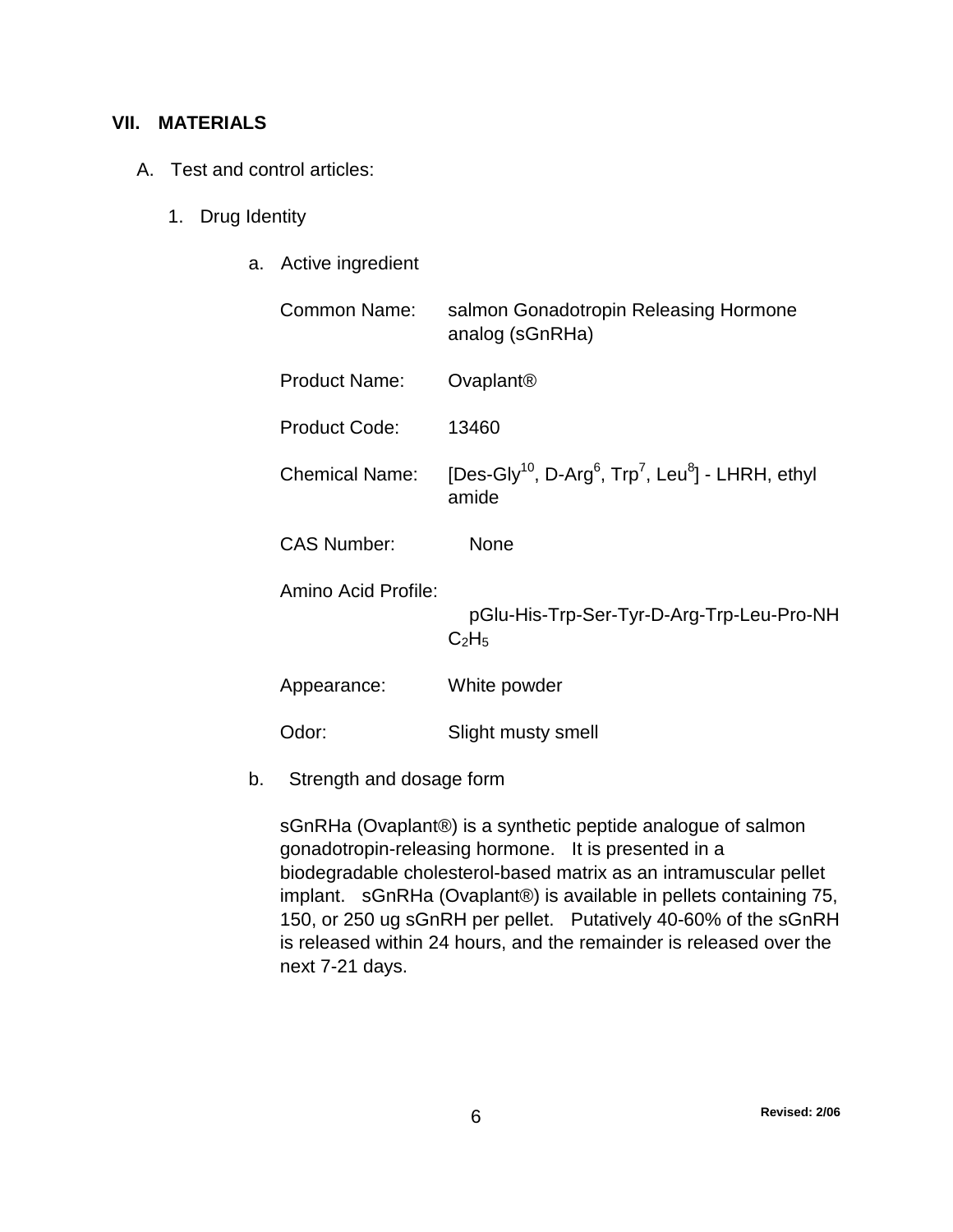c. Manufacturer, source of supply

Syndel International Inc. 9211 Shaughnessy Street Vancouver, British Columbia Canada V6P 6R5

Contact Person(s): Jim Powell Phone: (250) 595-3478 or 1-800-830-4886 Fax: (250) 370-0576

> Rick Bradshaw Phone: (604) 321-7131 or 1-800-663-2282 Fax: (604) 321-3900

2. Verification of drug integrity/strength:

The Manufacturer will provide the analytical data necessary to establish the purity of each lot of sGnRHa (Ovaplant®) supplied. The lot number and date of manufacture for each batch of sGnRHa (Ovaplant®) will be placed on the label of each container. The form "Report on Receipt of Drug - Guide for Reporting Investigational New Animal Drug Shipments for Poikilothermic Food Animals" (Form sGnRHa/Ovaplant-1) will clearly identify the lot number all of sGnRHa shipments. If the integrity of the sGnRHa (Ovaplant®) is compromised (i.e., by spilling or contamination of the stock container) the event will be carefully recorded, dated, and signed in the Chemical Use Log (Form sGnRH/Ovaplant-2). The Study Monitor assigned to the Investigator involved will be immediately notified.

3. Storage Conditions

sGnRHa (Ovaplant®) will be stored in the original container supplied by the Manufacturer with the appropriate investigational label attached. The container will be stored at refrigerated temperature  $({\sim}4^{\circ}C)$  and out of direct sunlight. Stored in this manner, the shelf life of sGnRHa (Ovaplant®) exceeds 18 months. The storage unit (i.e. most likely a refrigerator) must be labeled to indicate that it contains hazardous material and that "*NO Food or Drink is to be Stored in this Refrigerator/Freezer*". sGnRHa (Ovaplant®) should be stored in a secure location.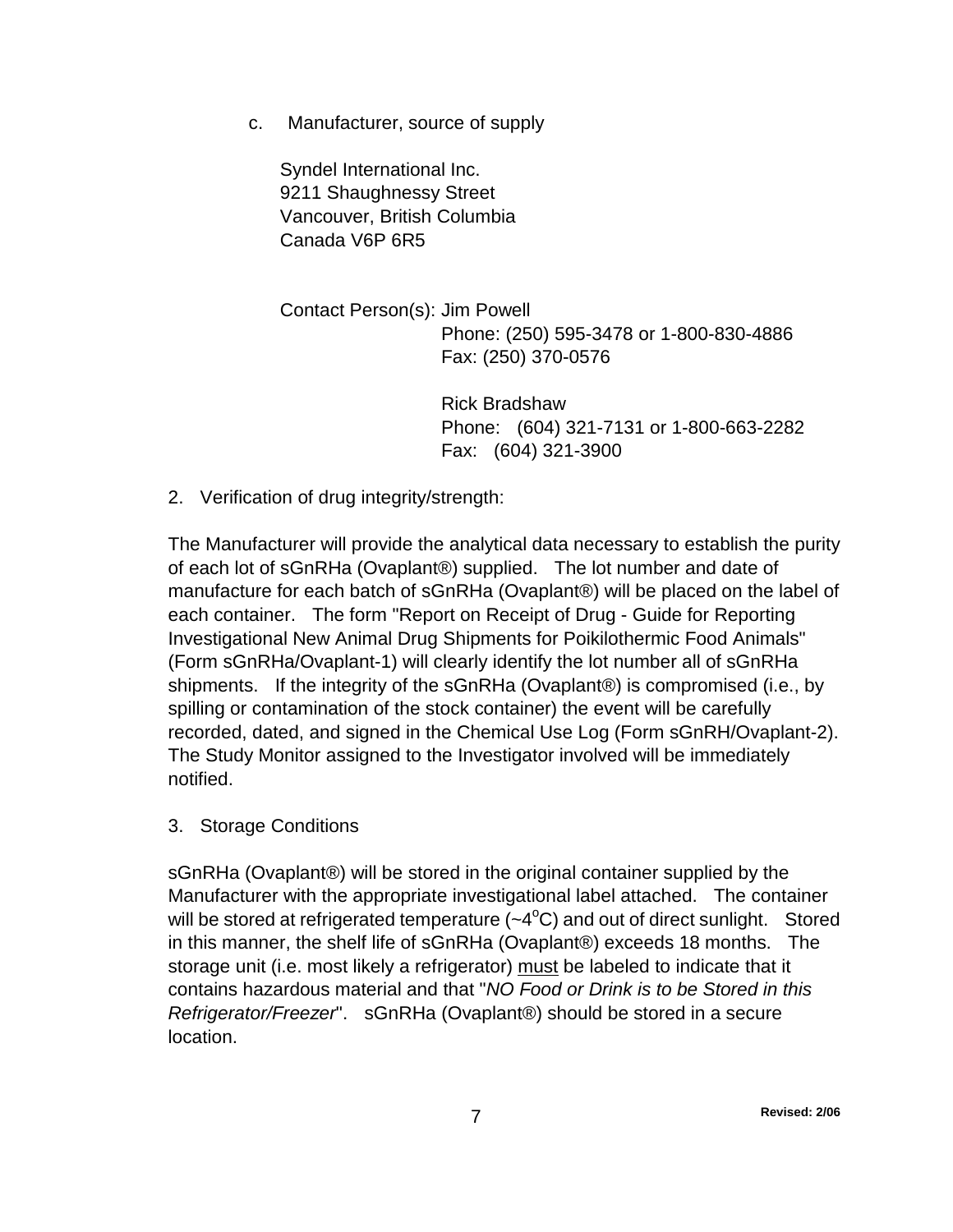#### 4. Handling Procedures

Each Study Monitor and Investigator will be required to have a current copy of the Material Safety Data Sheet (MSDS) for sGnRHa (Ovaplant®; see Appendix IV). Each person involved with the study and each person who may be present during the use of sGnRHa (Ovaplant®) shall be required to read the MSDS. Safety precautions as outlined in the MSDS will be followed at all times when working with sGnRHa (Ovaplant®).

5. Investigational labeling

Copies of the labels to be attached to each container of sGnRHa (Ovaplant®) are provided in Appendix V. It is the responsibility of the Investigator to ensure proper labeling of all containers of sGnRHa (Ovaplant®).

6. Accountability

Syndel International Inc. will be the sole supplier of sGnRHa (Ovaplant®) to all Investigators under INAD 11-375.

1. USFWS and Non-USFWS Facilities

Immediately upon receiving an order/shipment of sGnRHa (Ovaplant®), the Investigator will complete Form sGnRHa/Ovaplant-1 "Report on Receipt of Drug - Guide for Reporting Investigational New Animal Drug Shipments for Poikilothermic Food Animals". The investigator will archive the original in the facilities INAD file, and send a copy to his/her Study Monitor. Both the Investigator and the Study Monitor are required to sign Form sGnRHa/Ovaplant-1. The Study Monitor will then forward a copy to the Study Director at the Bozeman National INAD Office. The Study Director will archive one copy, and send two copies of Form sGnRHa/Ovaplant-1 to FDA. Arrangements should be made between Investigators and Study Monitors to insure completed Form sGnRHa/Ovaplant-1s are received by the Study Director in a timely manner.

All Investigators are also responsible for maintaining an accurate inventory of sGnRHa (Ovaplant®) on-hand. A Chemical Use Log (Form sGnRHa/Ovaplant-2: Drug Inventory Form) will be supplied to each Investigator. Each time sGnRHa (Ovaplant®) is used, it must be recorded by the Investigator on Form sGnRHa/Ovaplant-2.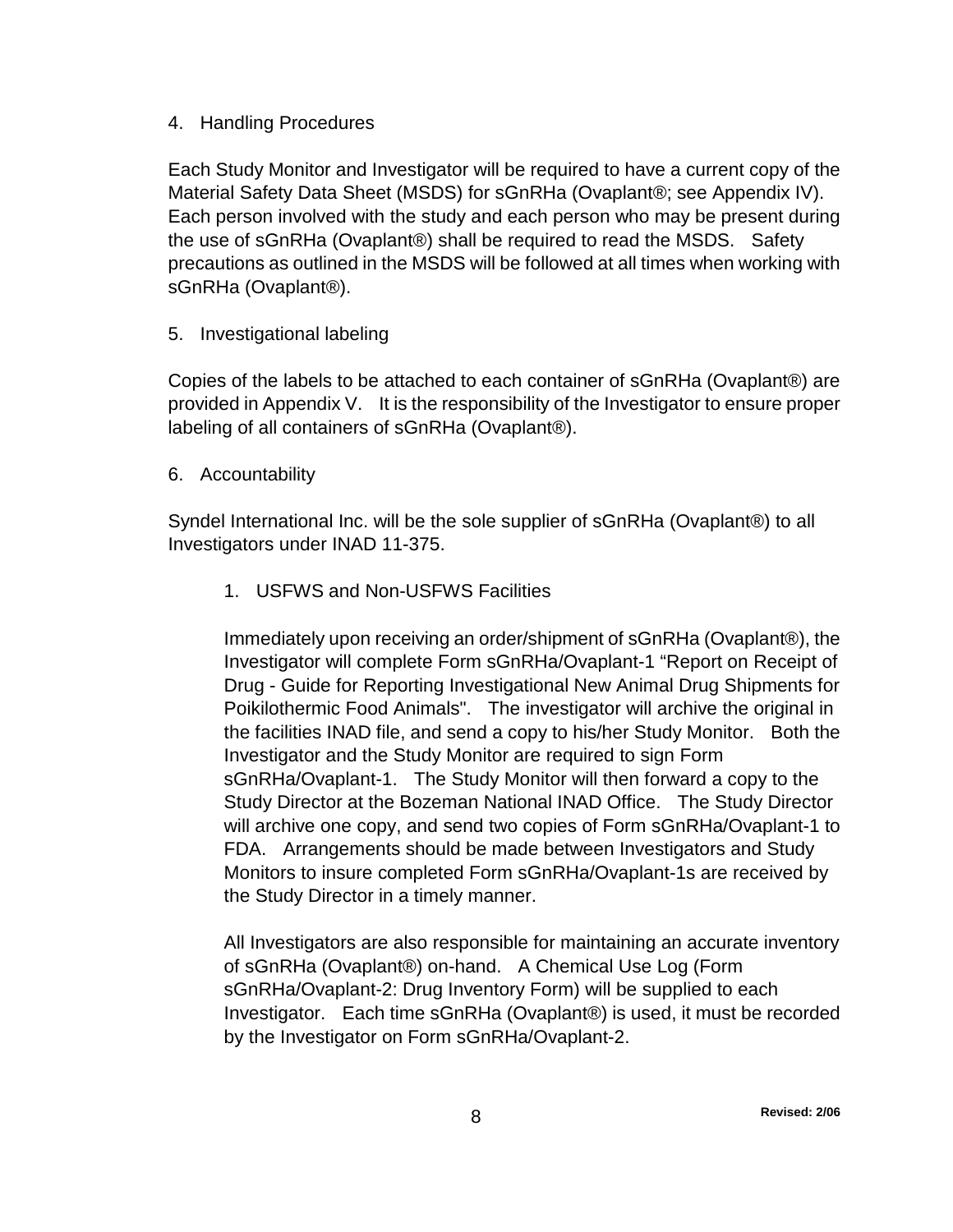### <span id="page-9-0"></span>7. Preparation Procedures

sGnRHa (Ovaplant®) will be supplied in pellets/implants containing 75,150, or 250 ug sGnRH per pellet. Individual pellets should not be sectioned, cut, or adulterated in any manner prior to injection into dorsal musculature.

#### B. Items Needed for Treatment, Data Collection, Etc.:

Treatment equipment should include clean glassware, a scale to determine fish weight, and an injection gun to administer pellets (e.g. Ralgun®). A compound microscope should be available for evaluation of sperm motility.

When the Study Protocol has been approved and treatments are scheduled, the Investigator at each facility covered by the sGnRHa (Ovaplant®) INAD will need to complete several forms. These forms are described in Section XIII (p 11). Copies of these forms are attached to this Study Protocol.

## **VIII. EXPERIMENTAL UNIT**

The experimental unit in this clinical field trial may consist of a contained or isolated group of fish. This will generally be a group of fish contained in a tank, raceway, or pond. It could also be a group of fish held in confinement in a lake or stream. **However, it is strongly encouraged that whenever possible, the experimental unit in clinical field trials is individual animals**. Whenever individual animals are considered to be the experimental unit, treatment response parameters for each animal must be evaluated separately.

## **IX. ENTRANCE CRITERIA**

A. Facilities/Investigators

The proposed facility and the Investigator must be listed in Appendix IIIa of this Study Protocol before sGnRHa (Ovaplant®) can be ordered and dispensed under this INAD. Last minute deviations can be requested by the Sponsor or by an Investigator to address emergency-use situations (See Section XX). However, poor planning and/or a lack of preparation will not be considered an emergency situation.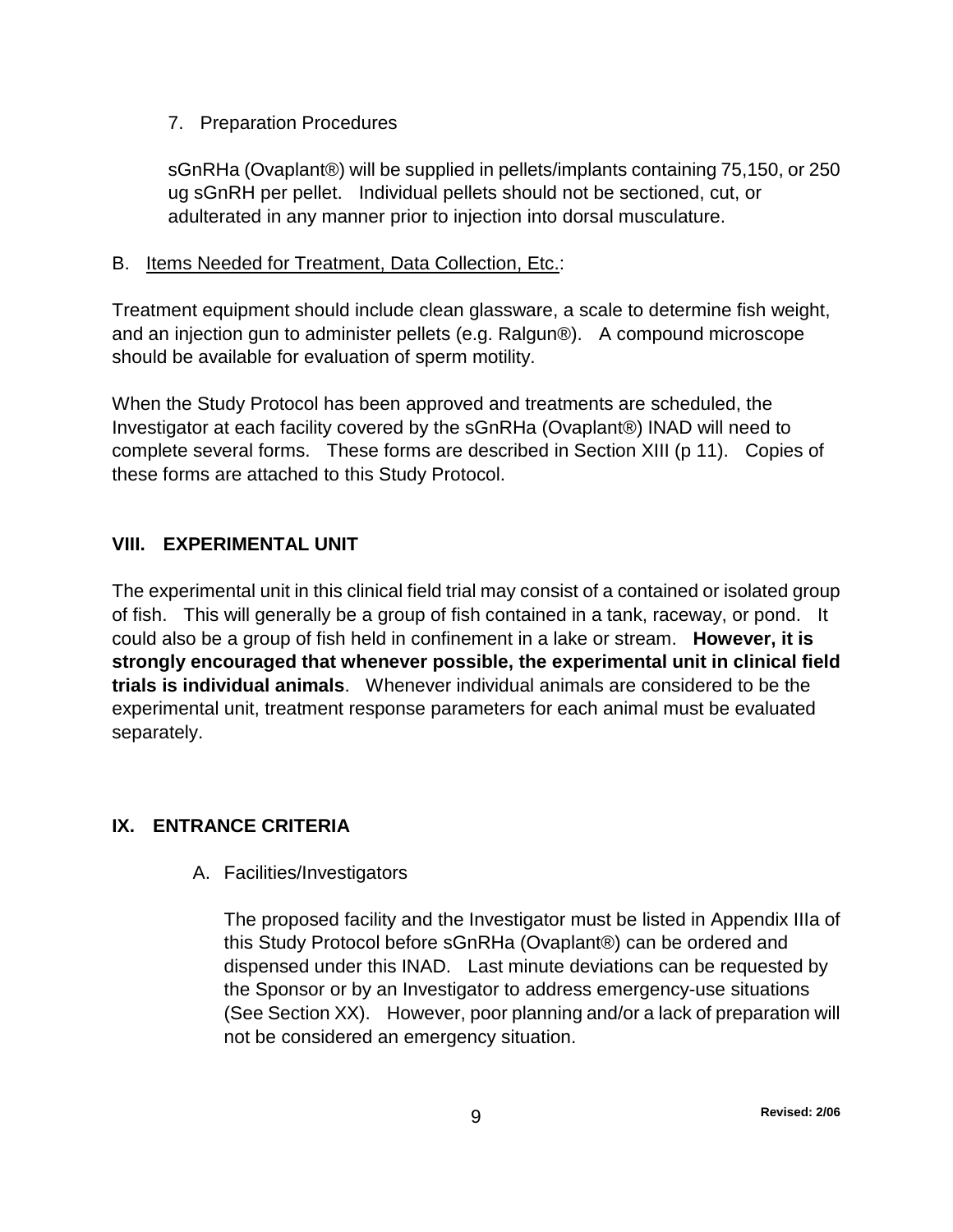- B. The characteristics of the study animals (species, size, number, etc.) is presented in Appendix VIb.
- C. Period of use

SGnRHa (Ovaplant®) treatment has been shown to be most effective when administered during the final stages of gamete maturation. In most cases, sGnRHa (Ovaplant®) will be used within 4 weeks of the time fish are normally expected to spawn.

D. Environmental conditions

Since sGnRHa (Ovaplant®) will be injected directly into the musculature, there will be no drug discharge from participating facilities. Therefore, sGnRHa (Ovaplant®) qualifies for a categorical exclusion from the requirement to prepare an environmental assessment under 21 CFR 25.33(e).

E. Ability of investigator to fulfill all the requirements of the Study Protocol

See Appendix IIIb for example of knowledge required of hatchery managers (i.e., Investigators).

**Prior to initiating each treatment event**, the Investigator must first complete Form sGnRHa/Ovaplant-W. "Worksheet for Designing Clinical Field Trials" that pertains to each specific treatment event. The worksheet should be filled out, signed, and sent by Fax to the Study Monitor. The Study Monitor will review the planned treatment (worksheet), sign it, and forward (Fax) the paperwork to the Bozeman NIO. The Bozeman NIO will then review the worksheet, assign the approved treatment a Study Number, and then notify both the Investigator and the Study Monitor of the assigned number and approval to proceed. In most cases, this entire process should be able to be accomplished within a single working day. The Investigator should record the assigned study number on Form sGnRHa/Ovaplant-2, Form sGnRHa/Ovaplant-3, and Form sGnRHa/Ovaplant-4N, as well as on any additional correspondence regarding that specific treatment event. If for some reason the Investigator is unable to reach his/her Study Monitor with regards to worksheet approval, and infection/disease/treatment need is rapidly escalating, the Investigator should contact the National INAD Office for a study number and permission to proceed.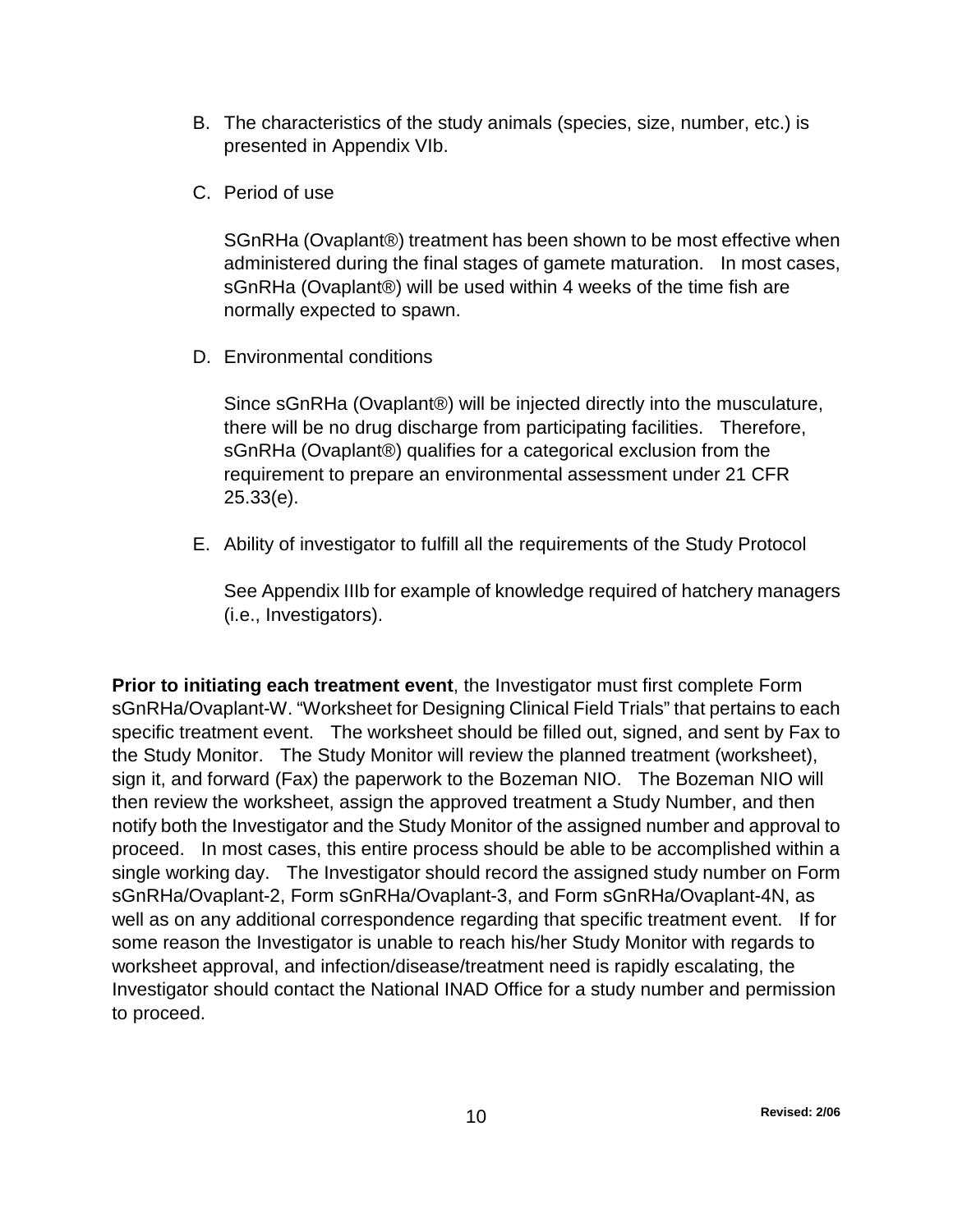## <span id="page-11-0"></span>**X. TREATMENT GROUPS**

 A. A treatment group or experimental unit may be an entire tank, pond, raceway, or group of fish. However, **the experimental unit should be considered individual fish whenever possible**.

 B. Control groups will not be a requirement for clinical field trials evaluating the efficacy of sGnRHa (Ovaplant®) treatment. In some cases, particularly with respect to wildstock populations, the number of broodfish available at a given time for sGnRHa (Ovaplant®) treatment may be extremely limited. It is likely that some facilities may need to initiate treatment on groups of ten or fewer brood fish. To establish meaningful control groups with such a limited number of animals would be difficult. It is also anticipated that species listed under the authority of the Endangered Species Act (ESA) will be treated under this INAD. With respect to species listed under the ESA, every fish may be critical to the restoration/recovery efforts.

Although untreated control groups are not a required element of treatment under this INAD exemption and are at the discretion of the Investigator, **control groups are strongly encouraged whenever circumstances permit**. Control groups are extremely important to not only document response to treatment, but also to validate potential adverse effects in treated animals. Assignment to control and treatment groups should be random and designed to avoid bias.

It is important that all fish are treated in a similar fashion. If fish are physically moved into separate test groups or different rearing units, caution should be used so that handling and rearing conditions are as similar as possible. Control fish should be kept under conditions as similar as possible to treated fish for valid comparison. Use of control groups will ensure that results of efficacy studies provide useful information that will support a NADA.

Blinded studies can reduce bias in data collection. Whenever possible, investigators should consider methods by which treatment response observations are recorded by individuals who are unaware which fish have been treated and which fish are controls.

## **XI. TREATMENT SCHEDULES**

A. Route of administration

sGnRHa (Ovaplant®) should be injected into the dorsal musculature using a Ralgun® or other similar injection device. Injections should be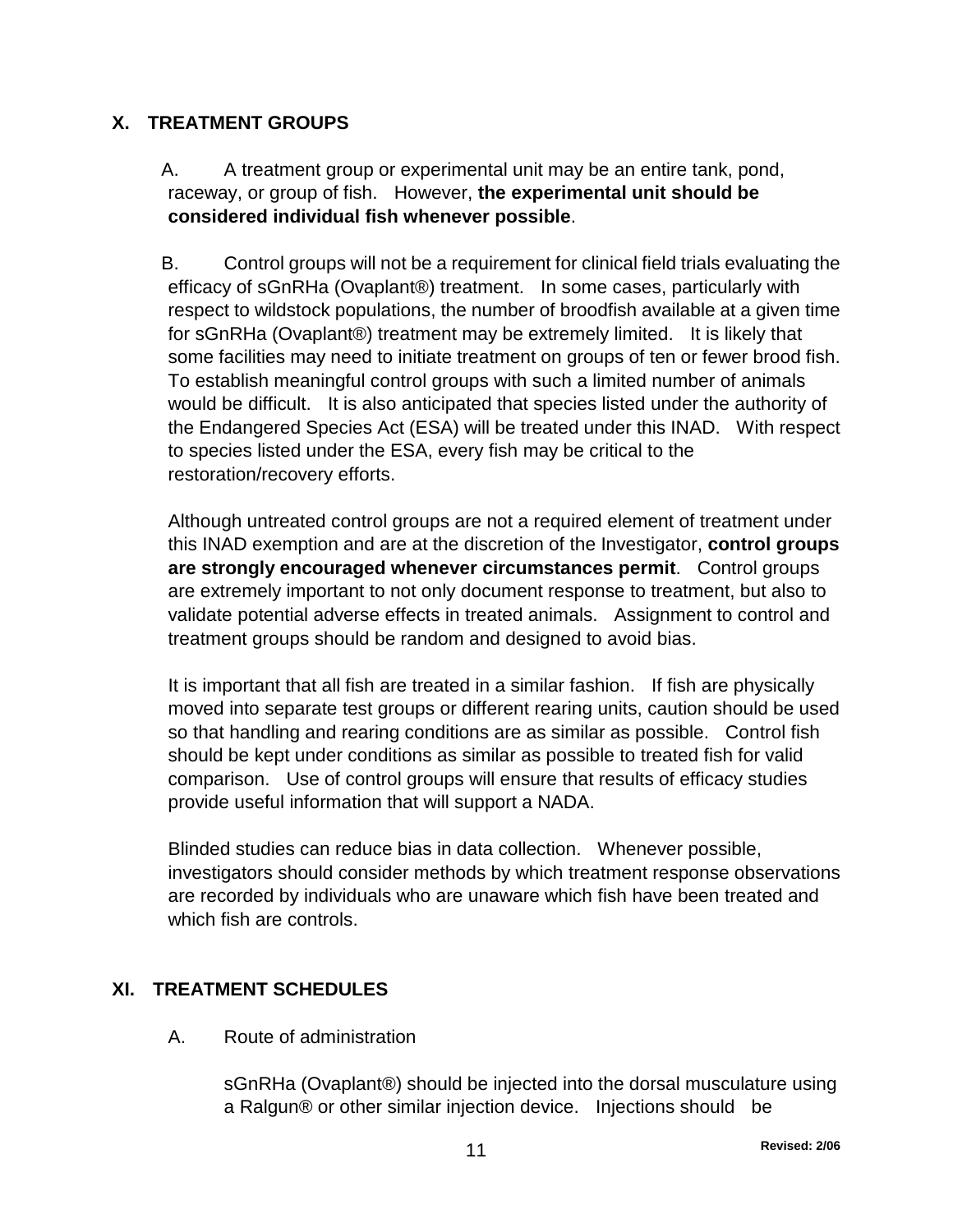administered into the musculature immediately anterior and lateral (on either side) to the dorsal fin. Insert the sGnRHa (Ovaplant®) pellet/implant into the Ralgun®. Hold the fish firmly and inject into the dorsal musculature. Depress the Ralgun® trigger and quicky remove the needle. It is strongly encouraged that all fish be anesthetized prior to injection. Dependent upon desired dosage and pellet/implant availability, individual fish may receive a single pellet/implant, or up to a maximum of two pellets/implants (Note: if two pellets/implants are used, a single pellet/implant should be placed on each side of the fish, anterior and lateral to the dorsal fin).

B. Dose to be administered

Standard hormone dosage rates will be 10-75 ug sGnRHa/kg body weight. Although certain situations involving very small broodfish (e.g. fish less than 1 kg body weight) may require a higher dosage rate, dosage will never exceed 150 ug sGnRHa/kg body weight.

Obviously, exact dose administered will be oftentimes be variable between individual field trials based on variation in fish size and current limitations imposed by the availability of pellets/implants that contain only three specific quantities of sGnRHa. Investigators should use the following guidelines as proposed by Syndel International Inc. when planning field trials:

Ovaplant® 75 ug - For fish 1 kg to 8 kg Ovaplant® 150 ug - For fish 8 kg to 15 kg Ovaplant® 250 ug - For fish 15 kg to 20 kg

C. Dosing interval and repetition

sGnRHa (Ovaplant®) will be administered as single treatment event only.

D. Drug preparation procedures

sGnRHa (Ovaplant®) will be supplied by Syndel International Inc. in pellets/implants containing 75,150, or 250 ug sGnRH per pellet. Individual pellets should not be sectioned, cut, or adulterated in any manner prior to injection into dorsal musculature.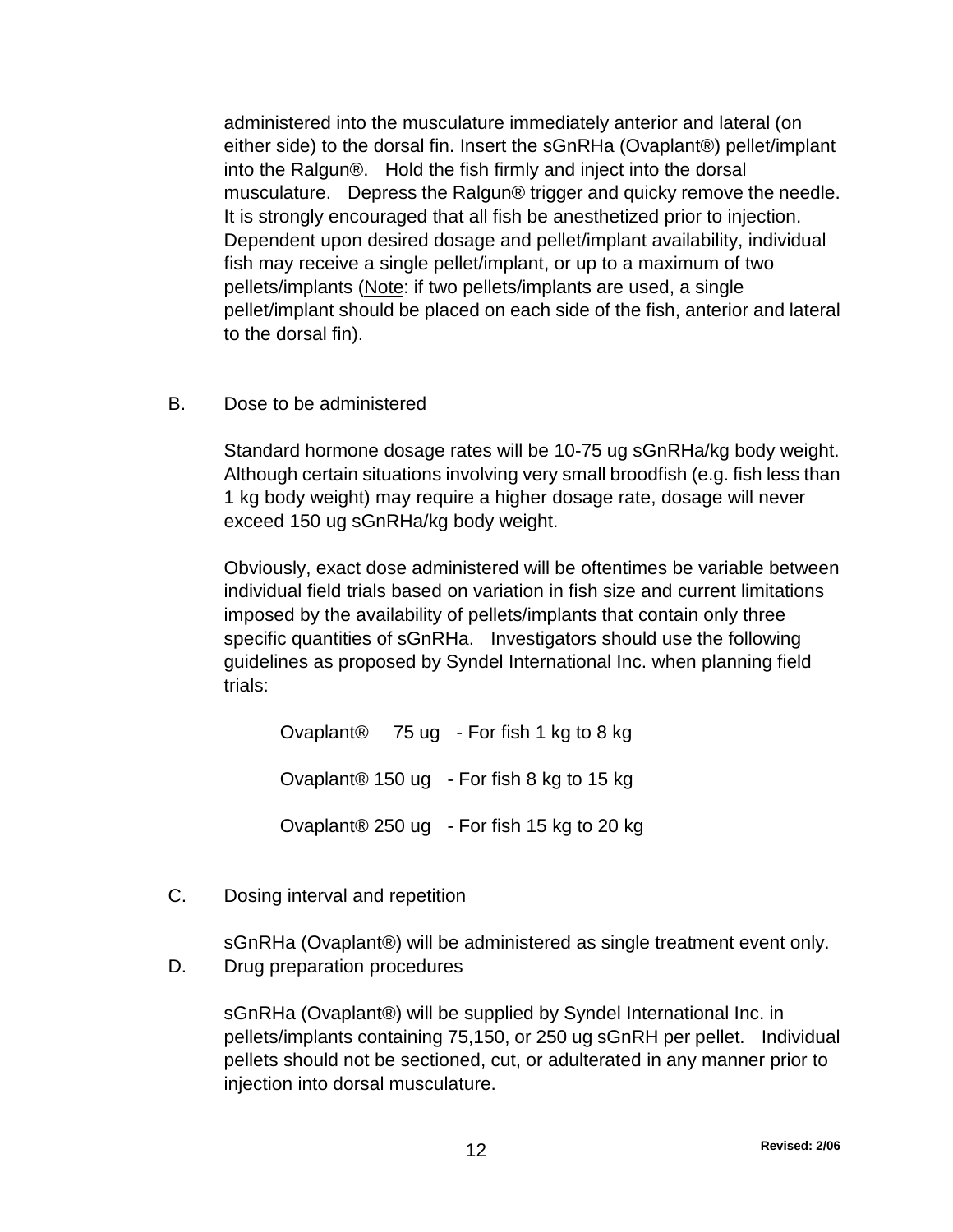<span id="page-13-0"></span>E. Permissible concomitant therapy

Since efficacy data are being collected during the INAD process, there should be little or no concomitant therapy. Preferably, there should be no other therapy during a period extending from 2 weeks prior to treatment to 2 weeks after treatment. Investigators must be prepared to make no changes in fish cultural procedures or environmental conditions, and apply no other hormone therapy once a decision has been made to conduct sGnRHa (Ovaplant®) treatment. However, if concomitant therapy is required in order to protect/propagate valuable fish stocks, it should be fully documented and the efficacy data from the sGnRHa (Ovaplant®) treatment involved should be appropriately labeled.

## **XII. TREATMENT RESPONSE PARAMETERS**

The collection and reporting of source data begins with the decision to treat valuable fish based on hatchery records or other pertinent species information indicating treatment is warranted. Daily morbidity and mortality records, case history records, as well as any extenuating or mitigating circumstances that may affect treatment response need to be documented. All pertinent treatment response parameters should be reported on Form sGnRHa/Ovaplant-3. Treatment response parameters that should be addressed include the following:

1. Primary Parameters

The primary response parameter for evaluating the effect of sGnRHa (Ovaplant®) on fish will be whether a fish is "ripe" or "non-ripe" following treatment. In the case of females, ripe fish are those that have ovulated. In the case of males, ripe fish are those undergoing active spermiation. Non-ripe fish are the obvious converse. With respect to data reporting under this INAD, eggs and milt will only be collected one time from individual fish

2. Secondary Parameters

Secondary response parameters for females will include percent eye-up and percent hatch. Secondary response parameters for males will include the volume of milt (ml) available from individual fish and an evaluation of milt motility (percent motile spermatozoa). Motility evaluations will be reported using a scoring system that assigns each milt sample a motility score of either 0, 1, 2, 3 or 4. Motility scores will be based on the following schedule: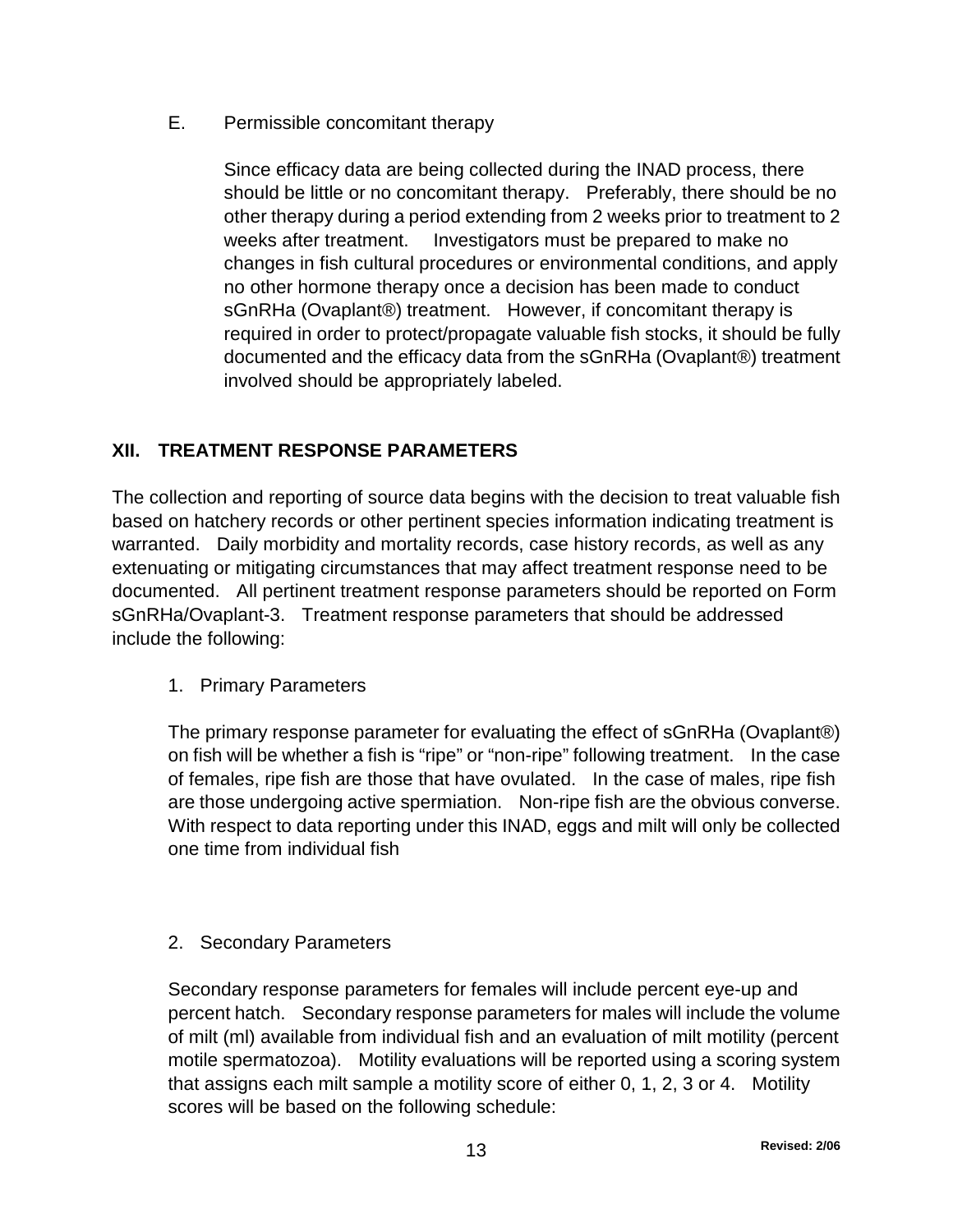| <b>Percent Motility</b>                   | <b>Motility Score</b> |  |
|-------------------------------------------|-----------------------|--|
| 0<br>$1 - 25$<br>26-50<br>51-75<br>76-100 | 0<br>2<br>3<br>4      |  |

Secondary parameters may also include general observations on fish behavior and response to routine culture/handling activities. This would include such responses as feeding activity, feed consumption, apparent level of stress, negative fish behavior, etc.

## **Note: The NIO will attempt to summarize individual fish treatment data from clinical field trials (e.g. percent ripe, percent eye-up, motility score, etc) whenever possible on pages 5 and 6 of Form sGnRHa/Ovaplant-3. Investigators should only complete pages 1 - 4 of this form.**

3. Adverse Reactions

 $\overline{a}$ 

Any adverse reaction that occurs during the study period (whether considered/suspected to be treatment-related or not) should be reported immediately to the Study Monitor, who will in turn notify the Study Director. Such responses might include extremely negative responses/behavior by the fish or hazards to the applicator. Although sGnRHa (Ovaplant®) has been used fairly extensively with beneficial effect in fish culture, it is possible adverse reactions may occur under certain environmental conditions or with respect to specific species/strains of fish. Carefully observe all treated fish for any signs of any adverse reaction to treatment. The Investigator should carefully document all observations of adverse reactions. If any signs of drug toxicity are detected, they should also be documented and immediately reported to the Study Monitor, who will in turn notify the Study Director.

**Note: Investigators are strongly encouraged to record observations/comments with respect to all phases of treatment. This may include a description of events before, during, and post-treatment. All extenuating or mitigating treatment circumstances need to be described in**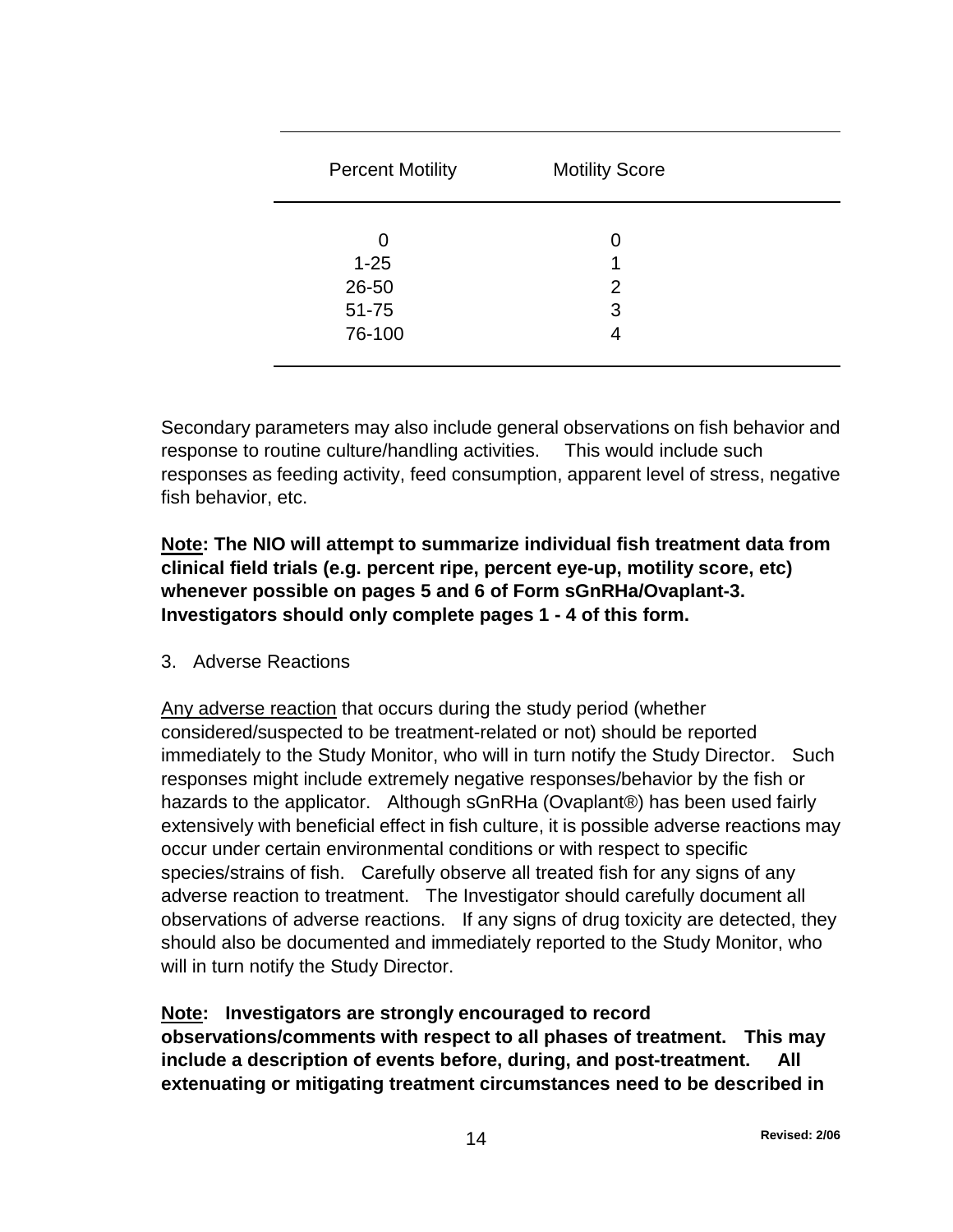### <span id="page-15-0"></span>**detail. Such information is imperative so that accurate study/data analysis can be performed**.

4. Mortalities and Moribund Fish

Any fish that die or are euthanized during the study period should undergo a complete necropsy. Necropsy should include examination of the implant site. Necropsy results should be recorded on Form sGnRHa/Ovaplant-4N: Necropsy Report Form.

## **XIII. FORMS FOR DATA COLLECTION**

When the Study Protocol has been approved and treatments are scheduled, the Investigator at each facility covered by the sGnRHa (Ovaplant®) INAD will need to complete the following forms:

| Form sGnRHa/Ovaplant-W. | Worksheet for Designing Clinical Field Trials |
|-------------------------|-----------------------------------------------|
|                         | under INAD 11-375                             |

Form sGnRHa/Ovaplant-1.Report on Receipt of Drug - Guide for Reporting Investigational New Animal Drug Shipments for Poikilothermic Food Animals

Form sGnRHa/Ovaplant-2.Drug Inventory Form for use of sGnRHa (Ovaplant®) under INAD 11-375

Form sGnRHa/Ovaplant-3.Results Report Form for use of sGnRHa (Ovaplant®) under INAD 11-375

Form sGnRHa/Ovaplant-4N. Necropsy Report Form

Copies of these forms are attached to this Study Protocol.

## **XIV. RECORD KEEPING PROCEDURES**

The data should be recorded in permanent ink (preferably black). The data should be recorded on the official data record forms at the time the observations are made. The raw data should be original, i.e., they should be the first recording of the observations, rather than a transcription of original observations to another data sheet. Each original data sheet should be legibly signed and dated by the person making the observation and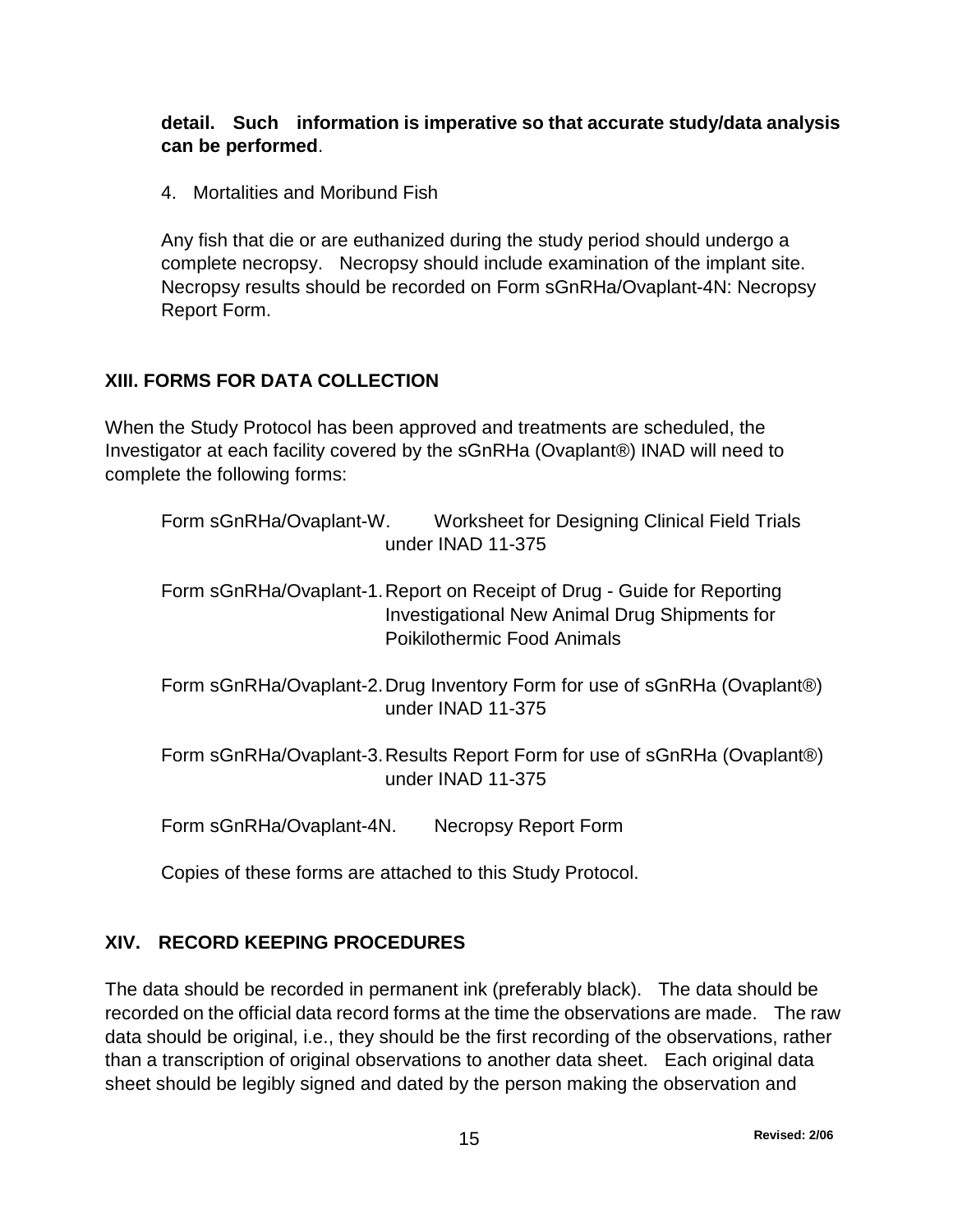<span id="page-16-0"></span>recording the entry. If more than one person makes and records the observations, entries should be properly attributed to each person. The data should be accurate and legible. If a mistake is made, it should be crossed out using a single strike-through and the correct data should be recorded next to it. Each change to the raw data should be initialed and dated by the person making the change, and a statement should be provided explaining why the change was made. If the data sheet needs to be copied, all data should be transferred, including the properly noted changes. The original record should be retained and submitted with the revised copy, along with a memo explaining the reason for the copying.

## **XV. DISPOSITION OF INVESTIGATIONAL ANIMALS**

Animals that die during treatment should be disposed of by burial or incineration. **All fish treated with sGnRHa (Ovaplant®) must be maintained in culture facilities indefinitely or destroyed**. As drug release/residue data from sGnRHa (Ovaplant®) are inconclusive, treated fish will not be allowed to be released/stocked or to enter the food chain. The Investigator must verify compliance with requirements regarding the disposition of all treated fish on Form sGnRHa/Ovaplant-3.

## **XVI. DISPOSITION OF INVESTIGATIONAL DRUG**

sGnRHa (Ovaplant®) will be used only in the manner and by the individuals specified in the Study Protocol. If any unused or out-dated sGnRHa (Ovaplant®) remains at the end of the study period, Investigators should contact Study Monitors for instructions regarding drug disposal. The investigational drug may not be redistributed to others not specified in the Study Protocol.

## **XVII. DATA HANDLING, QUALITY CONTROL, MONITORING, ADMINISTRATIVE RESPONSIBILITIES**

## A. Drug distribution

See Section VII.A.6. Accountability (page 5) for information and details.

## B. Study Monitors

Study Monitors are generally fish health professionals with experience in diagnosing and treating fish diseases, and the ability to monitor overall fish health with respect to ongoing fish culture practices. A study monitor should be assigned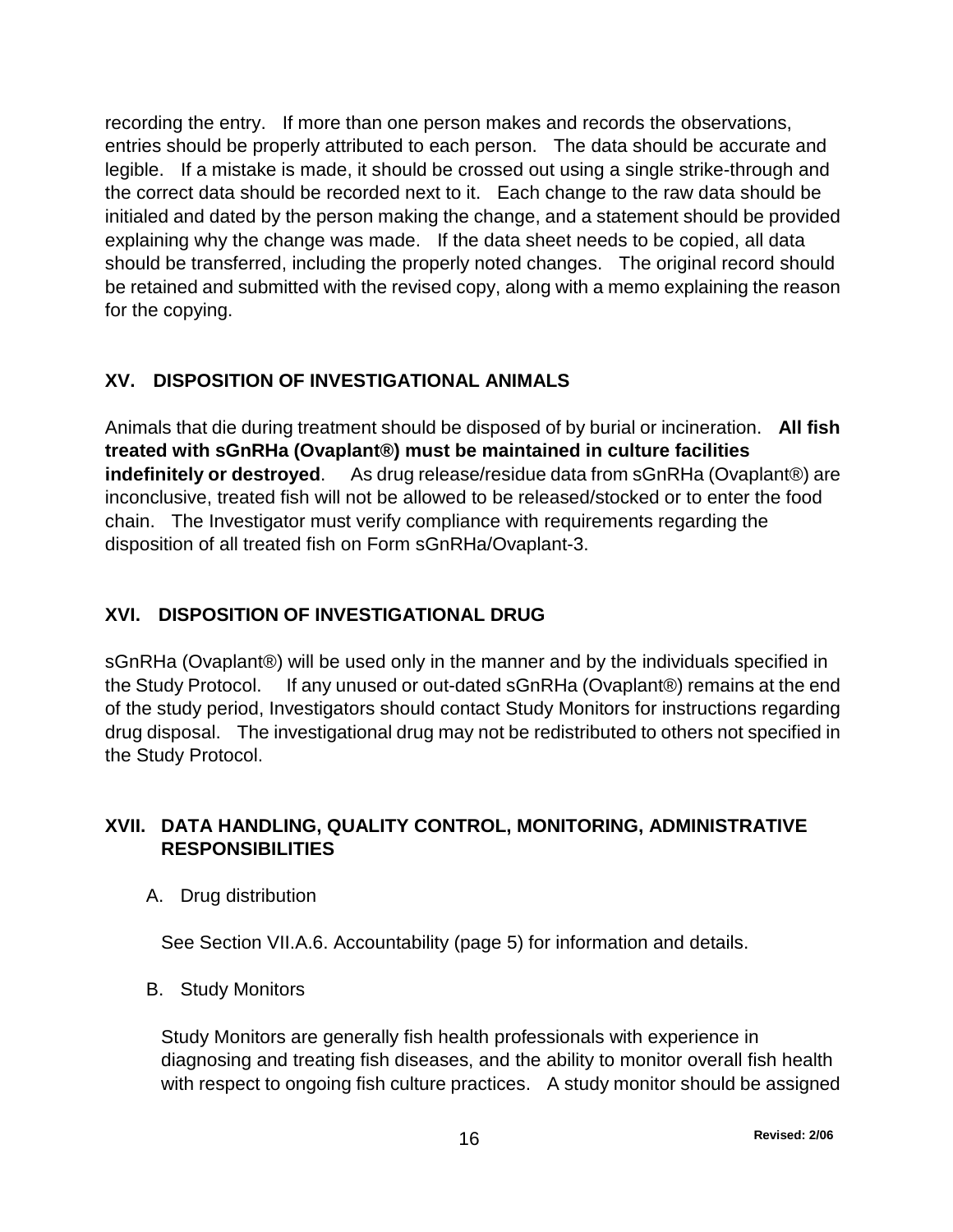to each facility that is authorized to treat fish with sGnRHa (Ovaplant®). A list of Study Monitors, along with addresses and phone numbers, can be found in Appendix II. Study Monitors are responsible for supervision of the trials, adherence of the Investigator to the Study Protocol, and inspection of the site.

#### C. Special equipment and materials

Most of the equipment and materials required for this study (with the exception of the sGnRHa (Ovaplant®) itself)) are already available at each participating fish hatchery. In recent years, induced final gamete maturation has become a fairly common occurrence at many broodstock facilities. Fish hatchery managers (i.e., Investigators) are well trained and well equipped to handle these situations (see Appendix IIIb). If any additional equipment or materials are required, they will be provided by the Study Monitors (See Section VII.B. Items needed for sample collection, observations, etc., page 6).

D. Administrator of the drug

sGnRHa (Ovaplant®) will be administered directly by the assigned Investigator (fish hatchery manager) or under the Investigator's direct supervision (see Appendix IIIa for names). sGnRHa (Ovaplant®) will be maintained in a secure location, and only the Investigator or a person under his/her direct supervision will have access.

E. Drug accountability records

See Section VII.A.6. Accountability (page 5) for details and Forms sGnRHa/Ovaplant-W, sGnRHa/Ovaplant-1, sGnRHa/Ovaplant-2, sGnRHa/Ovaplant-3, and sGnRHa/Ovaplant-4N (page 11) for actual forms to be used in the study.

F. Recording observations

The Investigator or a person under his/her direct supervision will be responsible for implementing the Study Protocol, making observations, collecting samples, and recording data during the clinical field trials. After the data have been collected and recorded on the forms, the Investigator will send the data to the Study Monitors who will review the information and ensure that all required data is provided. The Study Monitors will in turn send the data to the Study Director. The Study Director will analyze and summarize the data and prepare an annual report that will be submitted to the FDA.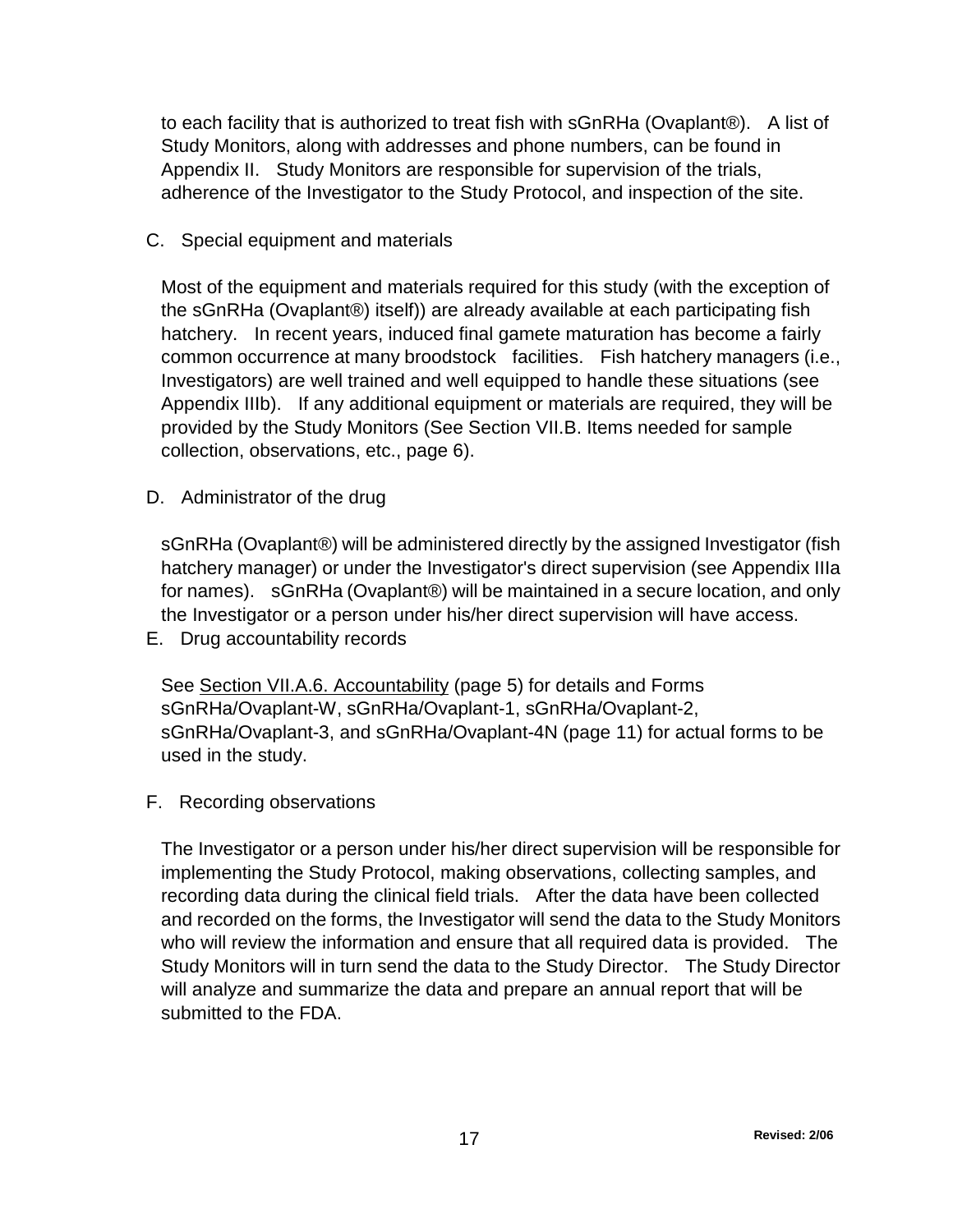#### <span id="page-18-0"></span>G. Data storage

The Investigator is responsible for complete and accurate data collection. The Investigator is also responsible for archiving a complete set of all original data. A copy of Form sGnRHa/Ovaplant-1 should be sent immediately to the Study Monitor, who will in turn forward a copy to the Study Director. Original raw data on Form sGnRH/Ovaplant-2 should be retained by the Investigator until completion of the calendar year, at which time copies should be sent to the Study Monitor. Original raw data on Form sGnRH/Ovaplant-3 should be retained by the Investigator until completion of the study, at which time copies should be sent to the Study Monitor. Study Monitors should carefully check each set of data for accuracy and completeness. If there are any discrepancies in the data, the Study Monitor should contact the Investigator immediately to rectify the problem. After review, Study Monitors should forward all data to the Study Director. As stated above, a complete set of raw data should be archived by the Investigator. All data should be stored in a secure place. Another complete data set (copies) will be archived by the Study Director.

## **XVIII. PLANS FOR DATA ANALYSIS**

Data analysis will be completed by the Study Director located at the Bozeman National INAD Office. Data from the treatment year will be summarized through tabulation and appropriate statistical analysis. An annual report will be prepared and submitted to the FDA. When sufficient data are collected, the entire INAD data set will be summarized in a final report for submission to support a full NADA.

## **XIX. PROTOCOL AND PROTOCOL AMENDMENTS**

A signed copy of the Study Protocol must be retained by each Investigator. At any time before the study begins, desired changes in the Study Protocol should be brought to the attention of the Study Director. The desired changes will be fully described in the form of an amendment along with the reason for the change. The amendment will be signed by the Sponsor (or its representative)and forwarder to the FDA for review. Copies of the signed amendment will be attached to each copy of the Study Protocol. **Investigators will be liable for non-compliance violation if drugs are used without a Study Protocol or in a manner different than specified in the Study Protocol, if forms are not filed on time, or if the study data are not properly collected, maintained, and reported.** The Study Monitor is responsible for ensuring that all INAD procedures are being followed as defined by the Study Protocol.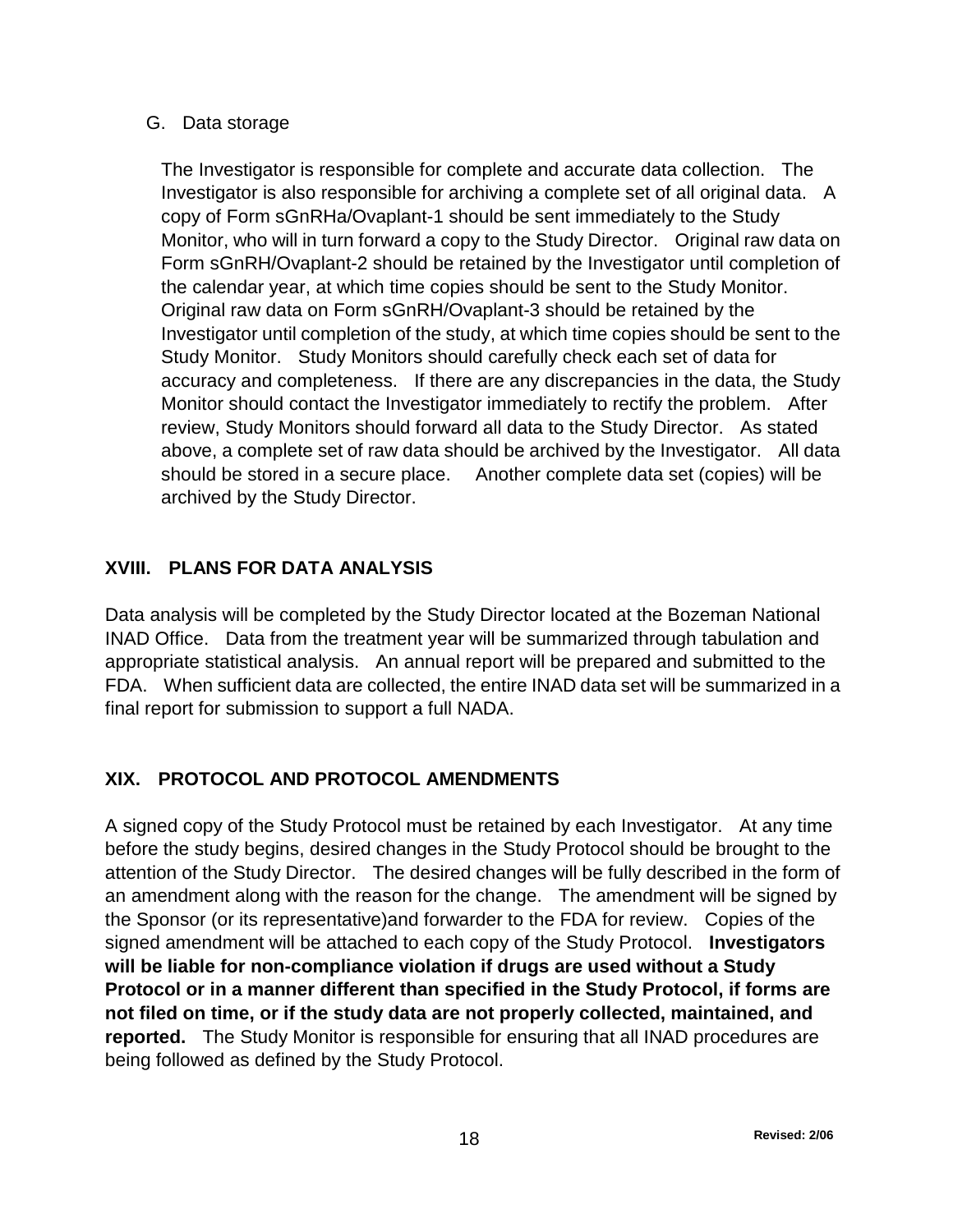## <span id="page-19-0"></span>**XX. PROTOCOL DEVIATIONS**

Deviations from the established Study Protocol occasionally cannot be avoided. If deviations occur, the Study Monitor should be notified immediately. **Protocol deviations should be fully documented and should be accompanied by a written explanation of what happened, why, and what steps were taken to mitigate the deviation**. Deviation statements should be signed and dated. These statements should be forwarded to the Study Monitor along with Form sGnRHa/Ovaplant-3, and ultimately be submitted to the Study Director.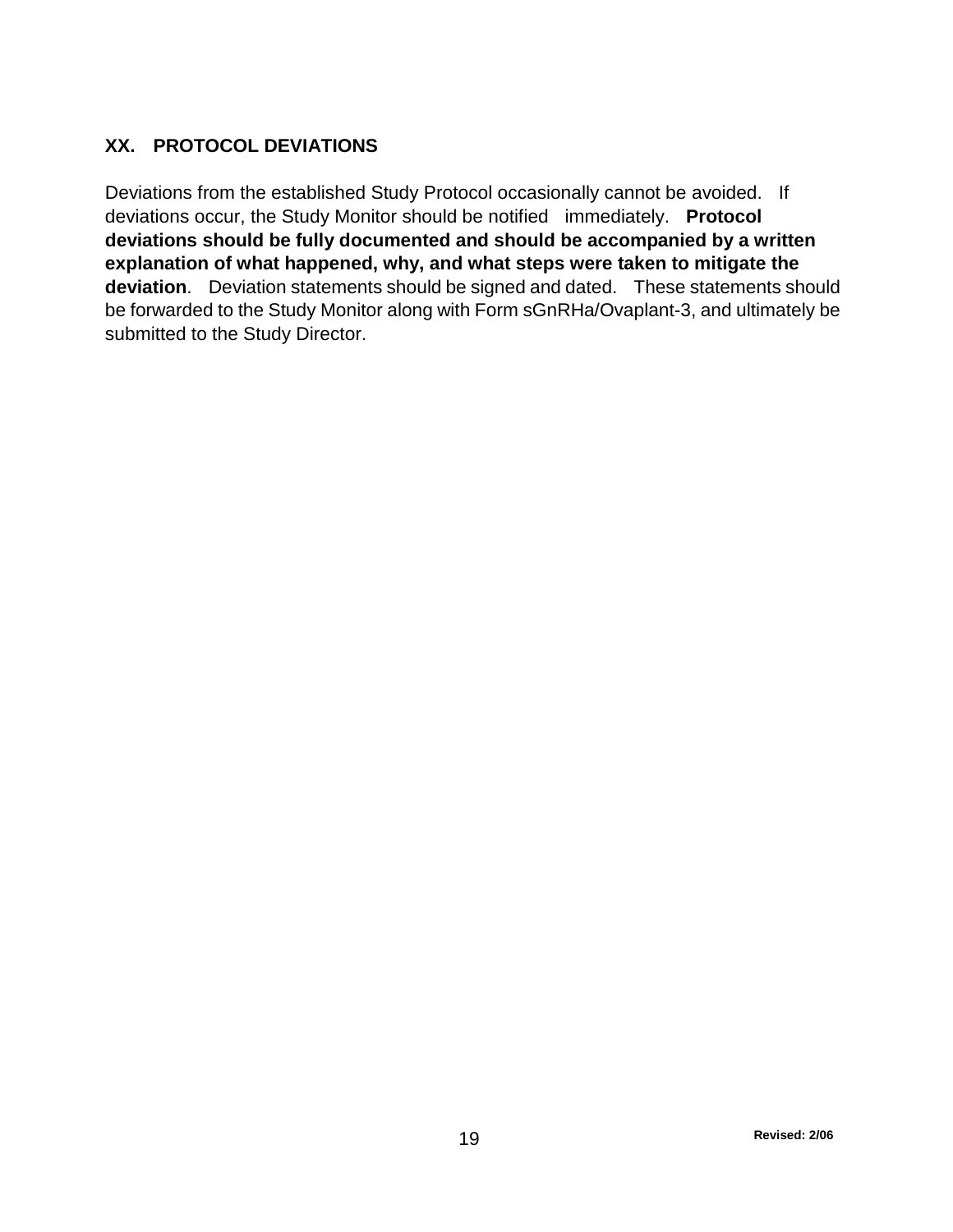#### **LITERATURE CITED**

- <span id="page-20-0"></span>Alvarino, J.M.R., S. Zanuy, F. Prat, M. Carrillo, and E. Mananos. 1992. Stimulation of ovulation and steroid secretion by  $LHRH<sub>a</sub>$  injection in the sea bass (Dicentrarchus labrax): effect of time of day. Aquaculture. 102: 177-186.
- Almendras, J.M., C. Duenas, J. Nicario, N.M. Sherwood, and L.W. Crim. 1988. Sustained hormone release III: Use of gonadotropin-releasing hormone analogues to induce multiple spawnings in the sea bass, *Lates calcarifer*. Aquaculture. 74: 97-111.
- Carolsfeld, J., N.M. Sherwood, H. Krieberg, and S.A. Sower. 1988. Induced sexual maturation of herring using GnRH 'quick release' cholesterol pellets. Aquaculture. 70: 169-181.
- Crim, L.W., A.M. Sutterlin, D.M. Evans, and C. Weil. 1983a. Accelerated ovulation by pelleted LHRH analogs treatemtn by spring-spawning rainbow trout (*Salmo gairdneri*) held at low temperature. Aquaculture. 35: 299-307.
- Crim, L.W., D.M. Evans, and B.H. Vickery. 1983b. Manipulation of the seasonal reproductive cycle of the landlocked salmon (Salmo salar) by LHRH analogues administered at various stages of gonadal development. Can. J. Fish. Aquat. Sci. 40: 61-67.
- Crim, L.W. and B.D. Glebe. 1984. Advancement and synchrony of ovulation in Atlantic salmon with pelleted LHRH analog. Aquaculture. 43: 47-56.
- Crim, L.W., N.M. Sherwood, and C.E. Wilson. 1988. Sustained hormone release. II. Effectiveness of LHRH analog (GnRHa) administration by either single time injection or cholesterol pellet implanted on plasma gonadotropin levels in bioassay model fish, the juvenile rainbow trout. Aquaculture. 74: 87-95.
- Donaldson, E.M., G.A. Hunter, and H.M. Dye. 1981. Induced ovulation in coho salmon (Oncorhynchus kisutch). II. Preliminary study of the use of LH-RH and two high potency LH-RH analogues. Aquaculture. 26: 129-141.
- Donaldson, E.M., and G.A. Hunter. 1983. Induced final maturation, ovulation, and spermiation in cultured fish. Pages 351-403 in W.S. Hoar, D.J. Randall, and E.M. Donaldson, editors. Fish physiology, volume 9. Part B. Academic Press, New York.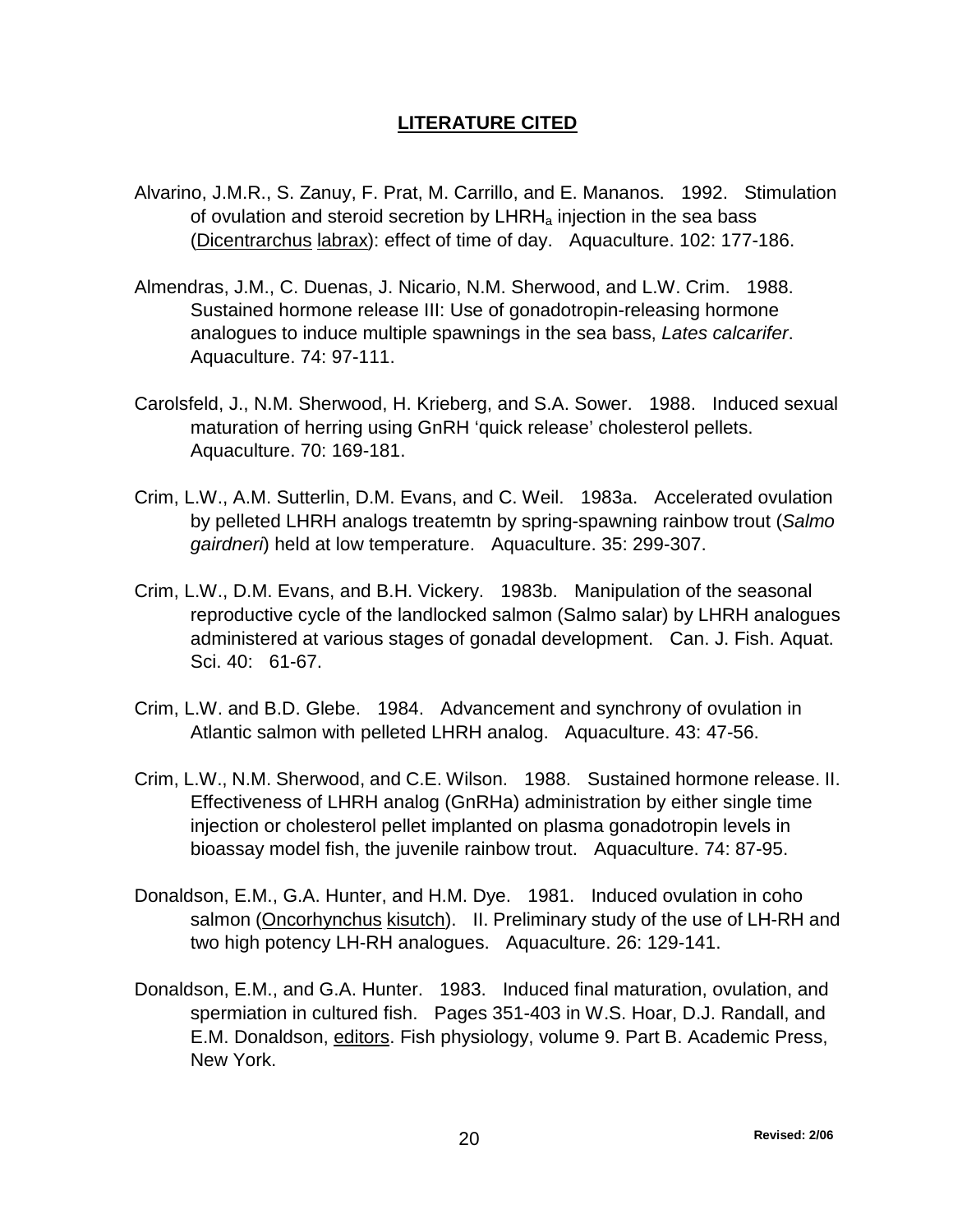- Coy, D.H., E.J. Coy, A.V. Schally, J. Vilchez-Martinez, Y. Hirotsu, and A. Arimura. 1974. Synthesis and biological properties of D-Ala<sup>6</sup>, des Gly<sup>10</sup>LH-RH ethylamide, a peptide with greatly enhanced LH and FSH releasing activity. Biochemical and Biophysical Research Communication. 57(2): 335-340.
- Erdahl, D.A., and J McClain. 1987. Effect of LH-RH analogue treatment on egg maturation (ovulation) in lake trout broodstock. Progressive Fish-Culturist. 49: 276-279.
- Fitzpatrick, M.S., B.K. Suzumoto, C.B. Schreck, and D. Oberbillig. 1984. Luteinizing hormone-releasing hormone analogue induces precocious ovulation in adult coho salmon (Oncorhynchus kisutch). Aquaculture. 43: 67-73.
- Goetz, F.W. 1983. Hormonal control of oocyte maturation and ovulation in fishes. In: Fish Physiology Vol IX, Part B. Eds. W.S. Hoar, D.J. Randall and E.M. Donaldson. Academic Press, New York. pp. 117-169.
- Goren, A., Y. Zohar, M. Fridkin, E. Elhanati, and Y. Koch. 1990. Degradation of gonadotropin releasing hormone in the gilthead seabream, *Sparus aurata.* I. Cleavage of native salmon GnRH and LHRH in the pituitary. Gen. Comp. Endocrinol. 79: 291-305.
- Hoar, W.S. 1969. Reproduction. In: Fish Physiology Volume III. Eds. W.S. Hoar and D.J. Randall. Academic Press, New York and London. pp.1-72.
- Lee, C.S., C.S. Tamaru, J.E. Banno, C.D. Kelley, A. Bocek, and J.A. Wyban. 1986. Induced maturation and spawning of milkfish, Chanos chanos Forsskal, by hormone implantation. Aquaculture. 52: 199-205.
- Marte, L.M., N. Sherwood, L. Crim, and J. Tan. 1988. Induced spawning of the maturing milkfish (*Chanos chanos*) using human chorionic gonadotropin and mammalian and salmon gonadotropin releasing hormone analogues. Aquaculture. 73: 333-340.
- Maule, A.G. and C.B. Schreck. 1990. Changes in numbers of leukocytes in immune organs of juvenile coho salmon after acute stress or cortisol treatment. J. Aquatic Animal Health. 2: 298-304.
- Millar, R.P., J.S. Davidson, C. Flanagan, N. Illing, I. Becker, G. Jacobs, and I. Wakefield. 1993. Gonadotropin-releasing hormone receptor structure and function. Proceedings of the "Perspectives in Comparative Endocrinology". XII International Congress on Comparative Endocrinology. Toronto, Ontario, Canada. 16-21 May. pp. 264-268.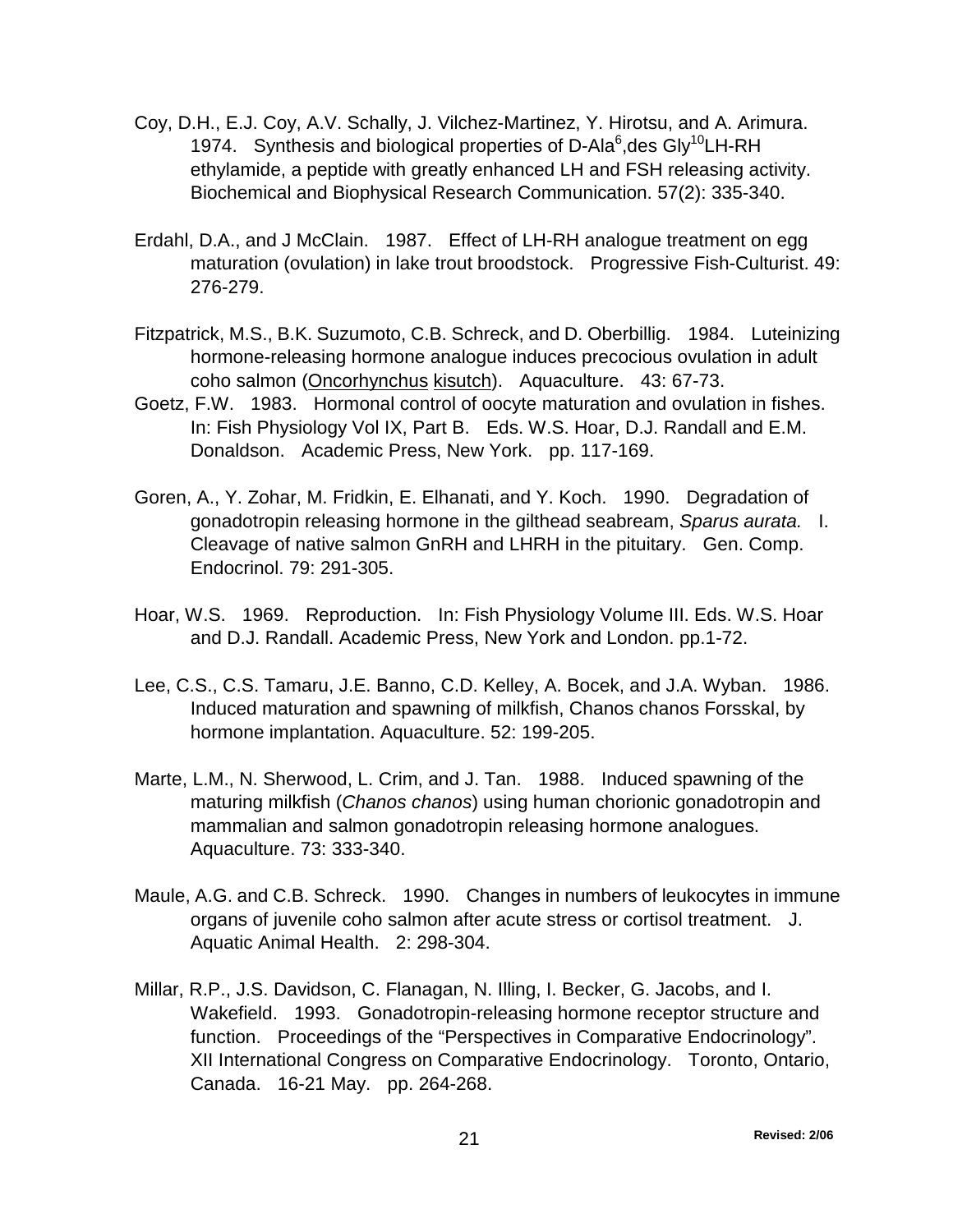- Ngamvongchon, S., J.E. Rivier, and N.M. Sherwood. 1992b. Structure-function studies of five natural, including catfish and dogfish, gonadotropin-releasing hormones and eight analogs on reproduction in Thai catfish (*Clarias macrocephalus*). Regul. Pept. 42: 63-73.
- Peter, R.E., C.S. Nahorniak, M. Sokolowska, J.P. Chang, J.E. Rivier, W.W. Vale, J.A. King, and R.P. Millar. 1985. Structure-activity relationships of mammalian, chicken, and salmon gonadotropin releasing hormones *in vivo* in goldfish. Gen. Comp. Endocrinol. 58: 231-242.

Peter, R.E., C.S. Nahorniak, M. Sokolowska, J.P. Chang, J.E. Rivier, W.W. Vale, J.A. King, and R.P. Miller. 1987. Activity and position-8-substituted analogs of mammalian gonadotropin-releasing hormone (mGnRH) and chicken and lamprey nadotropin-releasing hormones in goldfish. J. Comp. Endocrinol. 65: 385:393.

- Powell, J.F.F., P. Swanson, and N.M. Sherwood. 1995. Induced ovulation in Pacific salmonids: gonadotropin levels in chinook salmon spawned out of seawater and freshwater. Proc. Amer. Fish. Soc. Apr 26-30, 1995. Victoria, B.C.
- Powell, J.F.F., J. Brackett, and J. Battaglia. 1998. Induced and synchronized spawning of captive broodstock using Ovaplant and Ovaprim. Proc. Aquaculture Assoc. of Canada. 31 Jan - 4 Feb 1998, St. John's Nflnd. Canada.
- Schultz, R.W., Bosma, P.T., Zanderbergen, M.A. van der Sanden, M.C.A., van Dijk, W., Peute, J., Bogerd, J, and Goos, H.J.Th. 1993. Two gonadotropin-releasing hormones in the African catfish, Clarias gariepinus: Localizationl, pituitary receptor binding, and gonadotropin release activity. Endocrinology. 133: 1569-1577.
- Schultz, R.W., M.C.A. van der Sanden, P.T. Bosma, and H.J.Th. Goos. 1994. Effects of gonadotropin-releasing hormone during the pubertal development of the male African catfish (*Clarias gariepinus*): gonadotrophin and androgen levels in plasma. J. Endocrinol. 140: 265-273.
- Schreck, C.B. 2000. Accumulation and long-term effects of stress. In: The Biology of Animal Stress: Assessment and Implications for Welfare. Eds. G.P. Moberg and J.A. Mench. CAB International, Wallingford, UK.
- Sherwood, N.M., L.W. Crim, J.L. Carolsfeld, and S.M. Walters. 1988. Sustained release I: Characteristics of in vitro release of gonadotropin-releasing hormone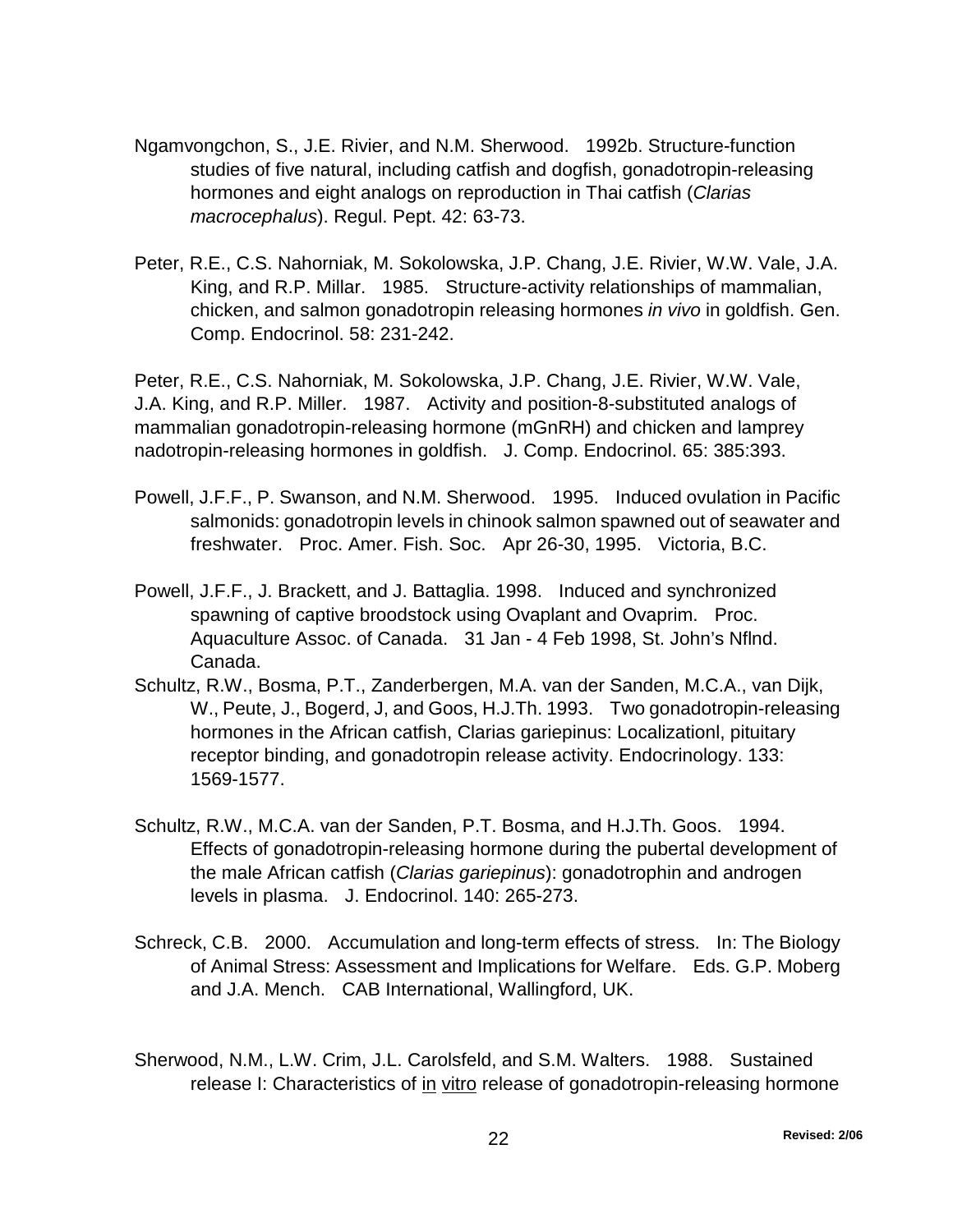analogue (GnRH-a) from pellets. Aquaculture. 74: 75-86.

- Tao, Y.X. and H.R. Lin. 1993. Effects of exogenous hormones on serum steroid in female ricefield eel (*Monopterus albus*). Acta Zool. Sinica. 39: 315-321.
- Taranger, G.L., S.O. Stefansson, and T. Hansen. 1992. Advancement and synchronization of ovulation in Atlantic salmon (Salmo salar L.) following injections of LHRH analogue. Aquaculture. 102: 169-175.
- Van der Kraak, G., H.R. Lin, E.M. Donaldson, H.M. Dye, and G.A. Hunter. 1983. Effects of LHRH and desGly $^{10}$ (D-Ala $_6$ )LHRH-ethylamide on plasma gonadotropin levels and oocyte maturation in adult female coho salmon (Oncorhynchus kisutch). General Comparative Endocrinology. 49: 470-476.
- Weil, C., B. Breton, S. Sambroni, N. Zmora, and Y. Zohar. 1992. *In vitro* activities of various forms of GnRH in relation to their susceptibility to degradation at the pituitary level in the rainbow trout *Oncorhynchus mykiss*. Ben. Comp. Endocrinol. 87: 33-43.
- Woods, L.C. and C.V. Sullivan. 1993. Reproduction of striped bass, (Morone saxatilis Walbaum), broodstock: monitoring maturation and hormonal induction of spawning. Aquaculture and Fisheries Management. 24: 213-224.
- Zohar, Y., A. Goren, M. Fridkin, E. Elhanati, and Y. Koch. 1990. Degradation of gonadotropin releasing hormone in the gildhead seabream, *Sparus aurata*. II. Cleavage of native salmon GnRH and LHRH, and their analogs in the pituitary, kidney, and liver. Gen. Comp. Endocrinol. 79: 306-319.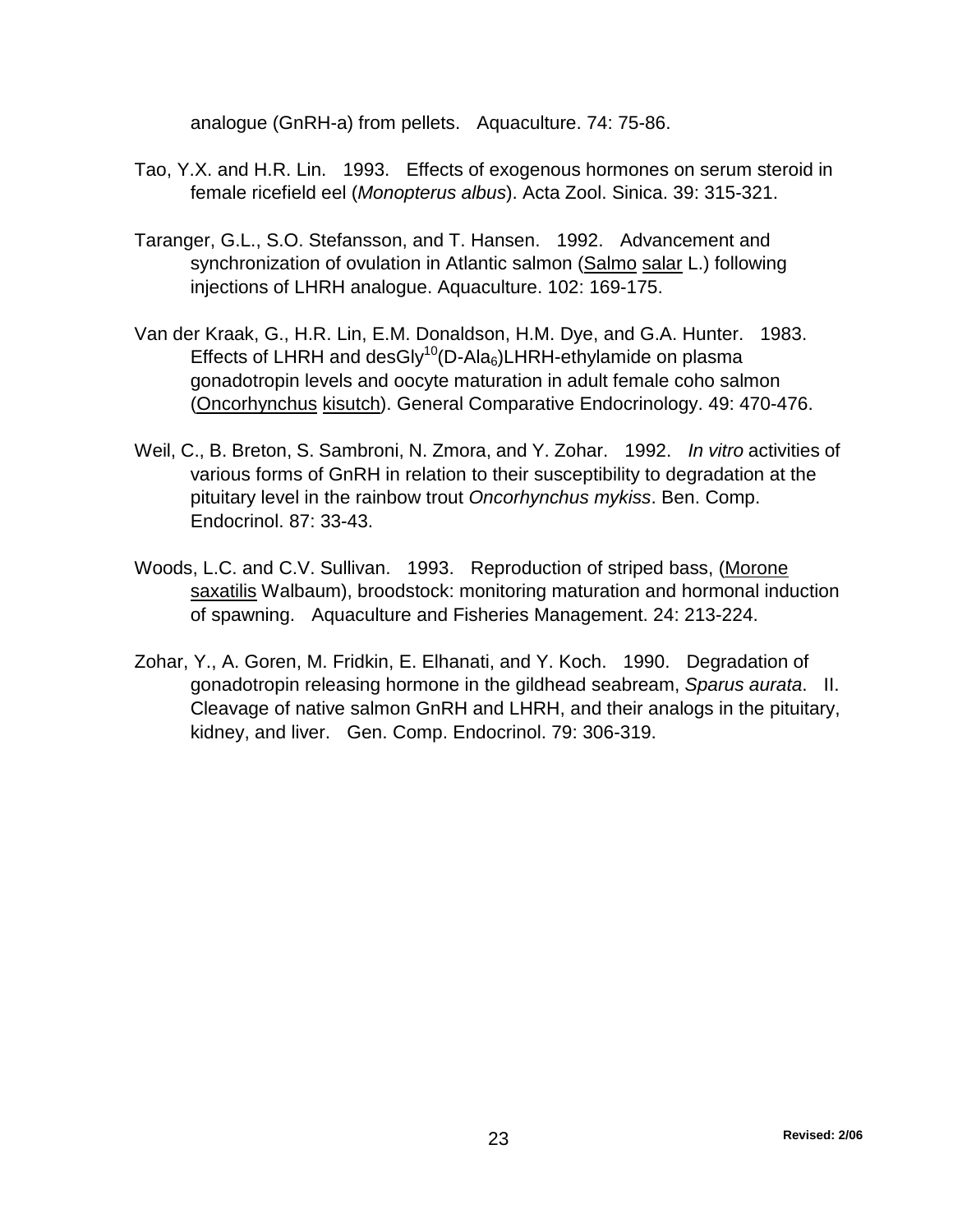# <span id="page-24-0"></span>**Appendix IV. Safety Data Sheet (SDS) for Ovaplant**

The SDS for Ovaplant can be found at the drug sponsors website:

[http://www.syndel.com/downloads/dl/file/id/36/ovaplant\\_sds.pdf](http://www.syndel.com/downloads/dl/file/id/36/ovaplant_sds.pdf)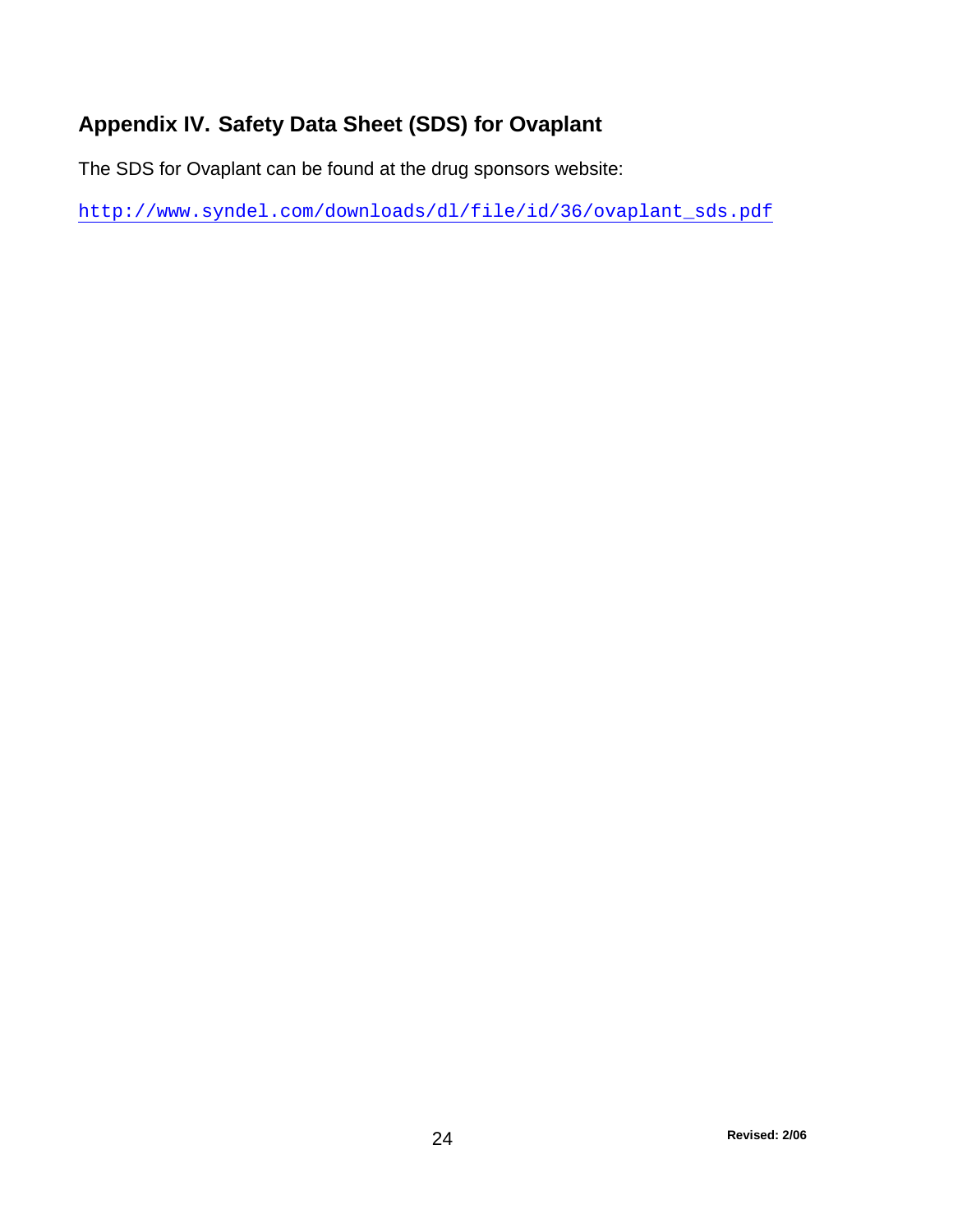### <span id="page-25-0"></span>**Form sGnRHa/Ovaplant-W: Worksheet for Designing Clinical Field Trials under sGnRHa INAD 11-375**

#### **INSTRUCTIONS**

- 1. Investigator must fill out Form sGnRHa/Ovaplant-W for each trial conducted under this INAD before actual use of salmon Gonadotropin Releasing Hormone analog. The Investigator is responsible that Form sGn-RHa/Ovaplant-W is completed accurately.
- 2. Investigator should keep the original on file, and fax a copy to the Study Monitor for review.
- 3. After review, the Study Monitor will fax a copy to the Bozeman NIO for assignment of the Study Number.
- 4. The Bozeman NIO will review the worksheet, and then fax the assigned trial Study Number to both the Investigator and Study Monitor, at which time the trial may be initiated.
- **5. Note:** Both Investigator and Study Monitor should sign and date Form sGnRHa/Ovaplant-W.

#### **SITE INFORMATION**

| Facility                                  |  |     |  |
|-------------------------------------------|--|-----|--|
| Address                                   |  |     |  |
|                                           |  |     |  |
| Investigator                              |  |     |  |
| Reporting Individual (if not Investigator |  |     |  |
| Phone                                     |  | Fax |  |

## **FISH CULTURE AND DRUG TREATMENT INFORMATION**

|                                                 | Fish species to be treated        |  |       |                                                                |                          |
|-------------------------------------------------|-----------------------------------|--|-------|----------------------------------------------------------------|--------------------------|
| Average fish size (in)                          |                                   |  |       | Average fish weight (gm)                                       |                          |
| Number of treated males                         |                                   |  |       | Number of treated females                                      |                          |
| Number of control males                         |                                   |  |       | Number of control females                                      |                          |
| Anticipated date<br>treatment will be initiated |                                   |  |       | Estimated total amount of drug for<br>proposed treatments (mg) |                          |
| Intended sGnRHa dosage<br>(ug/kg)               | Females                           |  | Males | Method(s) of administration                                    | <b>Pellet</b><br>Implant |
| Pellet size (i.e., ug sGn-<br>RHa per pellet)   | Females                           |  | Males | Injection interval (hrs or days)                               |                          |
| Drug manufacturer                               | <b>Syndel International, Inc.</b> |  |       | Drug lot number                                                |                          |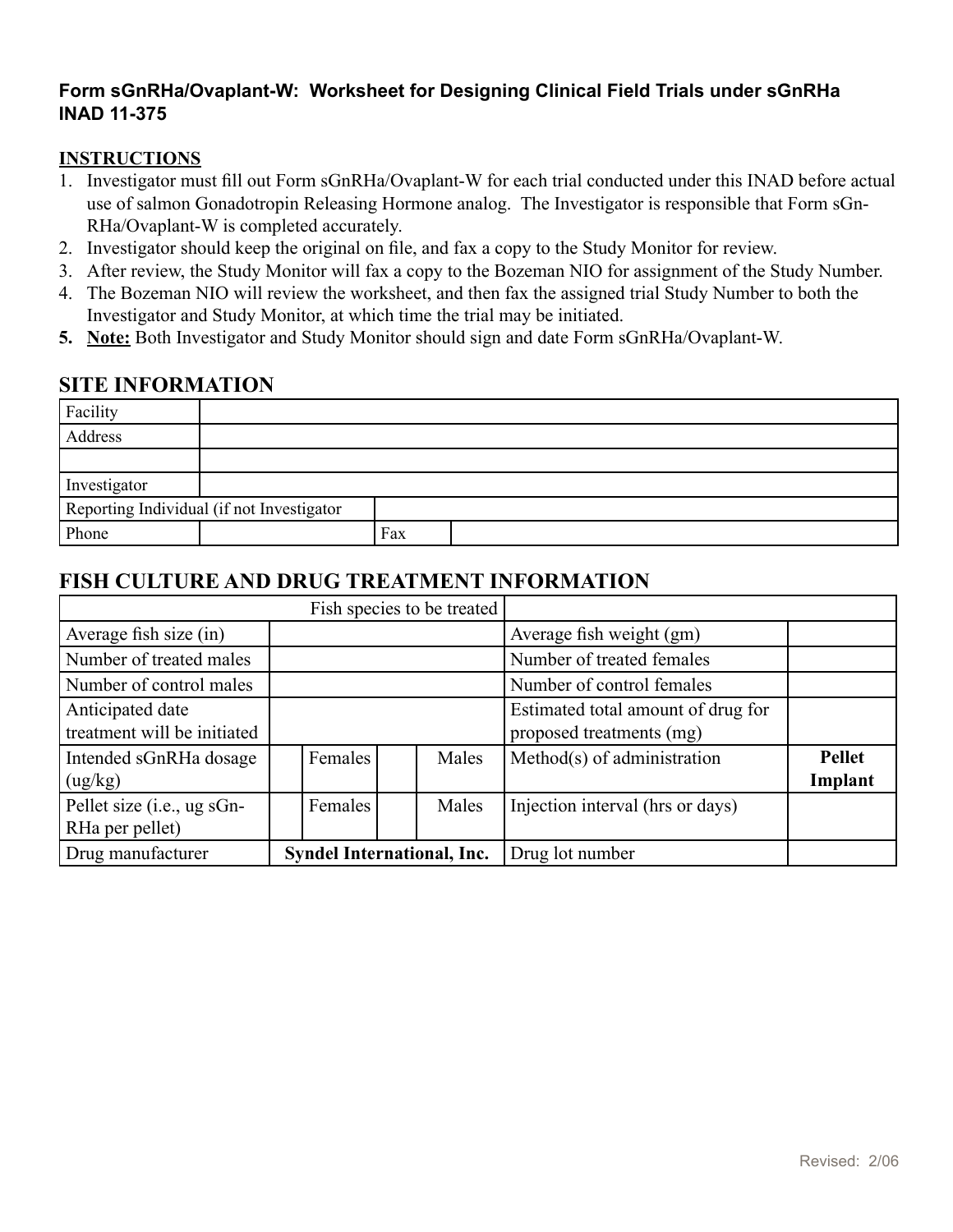**STUDY DESIGN:** Describe in detail the purpose of the clinical trial. For example you might compare dosage, or treated fish compared to untreated fish. Study design must be carefully focused and lend itself to rigorous evaluation. If more space is required to describe study details, title additional page(s) "Study Design" and attach them to this Worksheet.

Study designed by; \_\_\_\_\_\_\_\_\_\_\_\_\_\_\_\_\_\_\_\_\_\_\_\_\_\_\_\_\_\_\_\_\_\_\_\_\_\_\_\_\_\_\_\_\_\_\_\_\_\_\_\_\_\_\_\_\_\_

## **DISPOSITION OF TREATED FISH** (Human Food Safety Considerations)**:**



Fish treated with sGnRHa (Ovaplant®) may not be stocked, released, or harvested for human consumption. All treated fish must ultimately be destroyed. Investigator should initial here to indicate awareness that fish disposition must be in compliance with FDA-mandated withdrawal times as described in Section XV of the Study Protocol.

## **WORKER SAFETY CONSIDERATIONS:**



Investigator should initial here to indicate that all personnel handling drug have read the Material Safety Data Sheet for salmon gonadotropin releasing hormone analog (Ovaplant®) and have been provided protective equipment, in good working condition, as described in the MSDS.

**Date Prepared: \_\_\_\_\_\_\_\_\_\_\_\_\_\_\_ Investigator: \_\_\_\_\_\_\_\_\_\_\_\_\_\_\_\_\_\_\_\_\_\_\_\_\_\_\_\_\_\_\_\_\_\_**

**Date Reviewed: \_\_\_\_\_\_\_\_\_\_\_\_\_\_\_ Study Monitor: \_\_\_\_\_\_\_\_\_\_\_\_\_\_\_\_\_\_\_\_\_\_\_\_\_\_\_\_\_\_\_\_\_**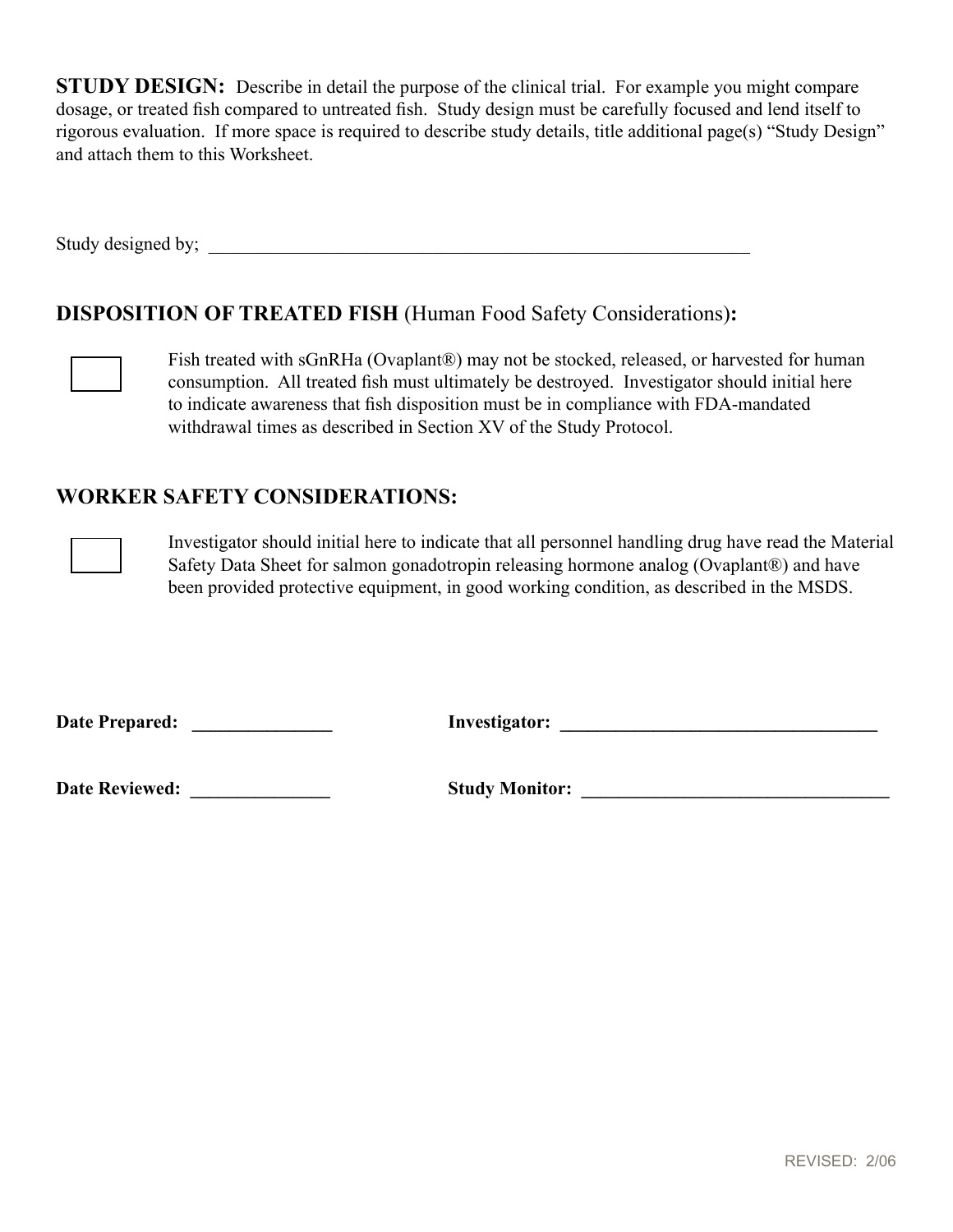### <span id="page-27-0"></span>**Form sGnRHa/Ovaplant-1: Report on Receipt of Drug - Guide for Reporting Investigational New Animal Drug Shipments for Poikilothermic Food Animals**

#### **INSTRUCTIONS**

- 1. Investigator must fill out Form sGnRHa/Ovaplant-1 **immediately** upon receipt of sGnRHa.
- 2. Investigator should keep the original on file, and send one copy to the Study Monitor for review.
- 3. Within 10 days of receipt, the Study Monitor should send a copy to the Bozeman NIO.
- **4. Note:** Both Investigator and Study Monitor should sign and date Form sGnRHa/Ovaplant-1.

#### *The sponsor, U.S. Fish and Wildlife Service, submits a notice of claimed investigational exemption for the shipment or delivery of a new animal drug under the provisions of Section 512 of the Federal Food, Drug, and Cosmetics Act. The following information is submitted in triplicate:*

| Name of Drug                                   | sGnRHa                           | <b>INAD Number</b>                                        | 11-375 |  |  |  |  |
|------------------------------------------------|----------------------------------|-----------------------------------------------------------|--------|--|--|--|--|
|                                                | (Ovaplant <sup>®</sup> )         |                                                           |        |  |  |  |  |
| Proposed Use of Drug                           |                                  | To induce gamete maturation in a variety of fish species. |        |  |  |  |  |
| Date of CVM Authorization Letter               |                                  | December 15, 2005                                         |        |  |  |  |  |
| Source of Drug                                 |                                  | Syndel International, Inc.                                |        |  |  |  |  |
| <b>Date of Drug Receipt</b>                    |                                  | <b>Amount of Drug Received</b>                            |        |  |  |  |  |
| <b>Drug Lot Number</b>                         |                                  | <b>Study Worksheet Number</b>                             |        |  |  |  |  |
| <b>Name of Investigator</b>                    |                                  |                                                           |        |  |  |  |  |
| <b>Address of Investigator</b>                 |                                  |                                                           |        |  |  |  |  |
| <b>Location of Trial</b>                       |                                  |                                                           |        |  |  |  |  |
| Pivotal Study                                  | <b>Yes</b>                       | Non-pivotal Study (yes/no)                                |        |  |  |  |  |
| <b>Approximate Number of Treated</b>           |                                  | <b>Approximate Number of</b>                              |        |  |  |  |  |
| <b>Animals</b>                                 |                                  | <b>Control Animals</b>                                    |        |  |  |  |  |
| Number of Animals Used Previously <sup>1</sup> |                                  |                                                           |        |  |  |  |  |
| <b>Study Protocol Number</b>                   |                                  | 11-375                                                    |        |  |  |  |  |
| Approximate dates of trial (start/end)         |                                  |                                                           |        |  |  |  |  |
| <b>Species, Size, and Type of Animals</b>      |                                  |                                                           |        |  |  |  |  |
| Maximum daily dose and duration                |                                  | 150 ug/Kg body weight                                     |        |  |  |  |  |
| Methods(s) of Administration                   | Cholesterol-based pellet implant |                                                           |        |  |  |  |  |
| Withdrawal Period                              |                                  | No release of fish treated with pellet implant.           |        |  |  |  |  |

1 To be filled out by the NIO

| <b>Date Prepared:</b> | Investigator:         |
|-----------------------|-----------------------|
| <b>Date Reviewed:</b> | <b>Study Monitor:</b> |
| <b>Date Reviewed:</b> | Sponsor:              |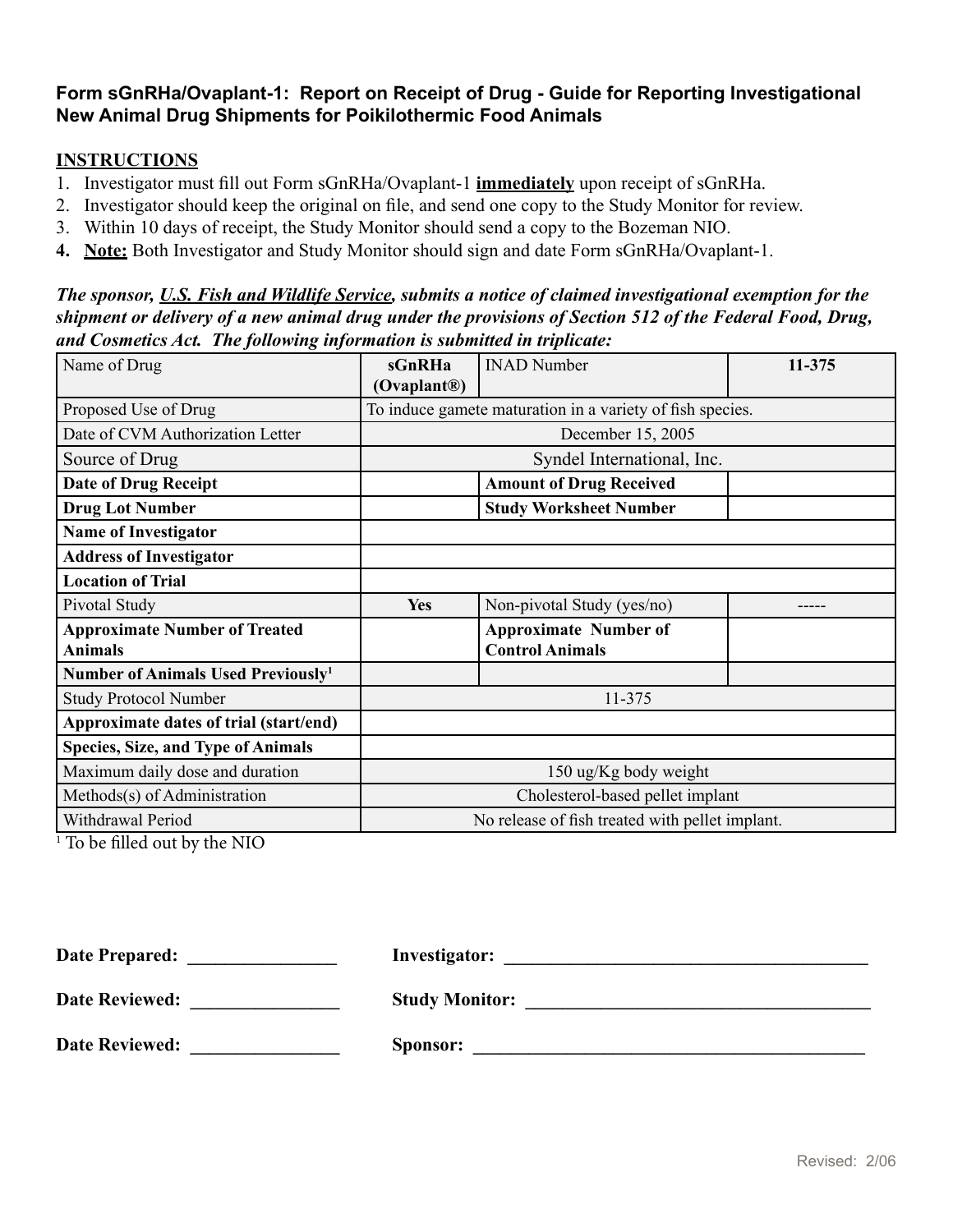## <span id="page-28-0"></span>**Form sGnRHa/Ovaplant-2: Drug Inventory Form For Use in sGnRHa (Ovaplant®) Clinical Field Trials Conducted under sGnRHa INAD 11-375**

## **INSTRUCTIONS**

- 1. Investigator should initiate a new form sGnRHa/Ovaplant-2 **immediately** upon receipt of each shipment of salmon gonadotropin releasing hormone analog.
- 2. Form sGnRHa/Ovaplant-2 should be updated whenever drug is used, transferred, or discarded.
- 3. Investigator should save all copies of this form until the end of the calendar year, at which time they should maintain all originals on file and send one copy of the completed form(s) to their Study Monitor. Within 10 days of receipt, the Study Monitor will ensure accuracy and send a copy to the Bozeman NIO for inclusion in the permanent file.
- **4. Note:** Both Investigator and Study Monitor should sign and date Form sGnRHa/Ovaplant-2.

#### Qty of sGnRHa from

previous page (ml) \_\_\_\_\_\_\_\_Facility \_\_\_\_\_\_\_\_\_\_\_\_\_\_\_\_\_\_\_\_\_\_\_\_\_\_\_\_Reporting individual\_\_\_\_\_\_\_\_\_\_\_\_\_\_

| <b>Date</b> | Amount<br>of new<br>sGnRHa<br>received<br>(mg) | Lot<br>number of<br>sGnRHa<br>received | ug<br>sGnRHa<br>per pellet | <b>Study</b><br><b>Number</b> | Amount<br>sGnRHa<br>used in<br>treatment<br>(mg) | sGnRHa-<br>transferred<br>(mg) | sGnRHa<br>discarded<br>(mg) | sGnRHa<br>remaining<br>on hand<br>(mg) | Inventory<br>by<br>(initials) |
|-------------|------------------------------------------------|----------------------------------------|----------------------------|-------------------------------|--------------------------------------------------|--------------------------------|-----------------------------|----------------------------------------|-------------------------------|
|             |                                                |                                        |                            |                               |                                                  |                                |                             |                                        |                               |
|             | <b>XXXX</b>                                    | <b>XXXX</b>                            | <b>XXXX</b>                |                               |                                                  |                                |                             |                                        |                               |
|             | <b>XXXX</b>                                    | <b>XXXX</b>                            | <b>XXXX</b>                |                               |                                                  |                                |                             |                                        |                               |
|             | <b>XXXX</b>                                    | <b>XXXX</b>                            | <b>XXXX</b>                |                               |                                                  |                                |                             |                                        |                               |
|             | <b>XXXX</b>                                    | <b>XXXX</b>                            | <b>XXXX</b>                |                               |                                                  |                                |                             |                                        |                               |
|             | XXXX                                           | <b>XXXX</b>                            | <b>XXXX</b>                |                               |                                                  |                                |                             |                                        |                               |
|             | <b>XXXX</b>                                    | <b>XXXX</b>                            | <b>XXXX</b>                |                               |                                                  |                                |                             |                                        |                               |
|             | <b>XXXX</b>                                    | <b>XXXX</b>                            | <b>XXXX</b>                |                               |                                                  |                                |                             |                                        |                               |
|             | <b>XXXX</b>                                    | <b>XXXX</b>                            | <b>XXXX</b>                |                               |                                                  |                                |                             |                                        |                               |
|             | <b>XXXX</b>                                    | <b>XXXX</b>                            | <b>XXXX</b>                |                               |                                                  |                                |                             |                                        |                               |
|             | <b>XXXX</b>                                    | <b>XXXX</b>                            | <b>XXXX</b>                |                               |                                                  |                                |                             |                                        |                               |
|             | <b>XXXX</b>                                    | <b>XXXX</b>                            | <b>XXXX</b>                |                               |                                                  |                                |                             |                                        |                               |
|             | <b>XXXX</b>                                    | <b>XXXX</b>                            | <b>XXXX</b>                |                               |                                                  |                                |                             |                                        |                               |
|             | <b>XXXX</b>                                    | <b>XXXX</b>                            | <b>XXXX</b>                |                               |                                                  |                                |                             |                                        |                               |
|             | <b>XXXX</b>                                    | <b>XXXX</b>                            | <b>XXXX</b>                |                               |                                                  |                                |                             |                                        |                               |

**Date Prepared: \_\_\_\_\_\_\_\_\_\_\_\_\_\_\_\_ Investigator: \_\_\_\_\_\_\_\_\_\_\_\_\_\_\_\_\_\_\_\_\_\_\_\_\_\_\_\_\_\_\_\_\_\_\_\_\_\_\_\_**

**Date Reviewed: \_\_\_\_\_\_\_\_\_\_\_\_\_\_\_\_ Study Monitor:** \_\_\_\_\_\_\_\_\_\_\_\_\_\_\_\_\_\_\_\_\_\_\_\_\_\_\_\_\_\_\_\_\_\_\_\_\_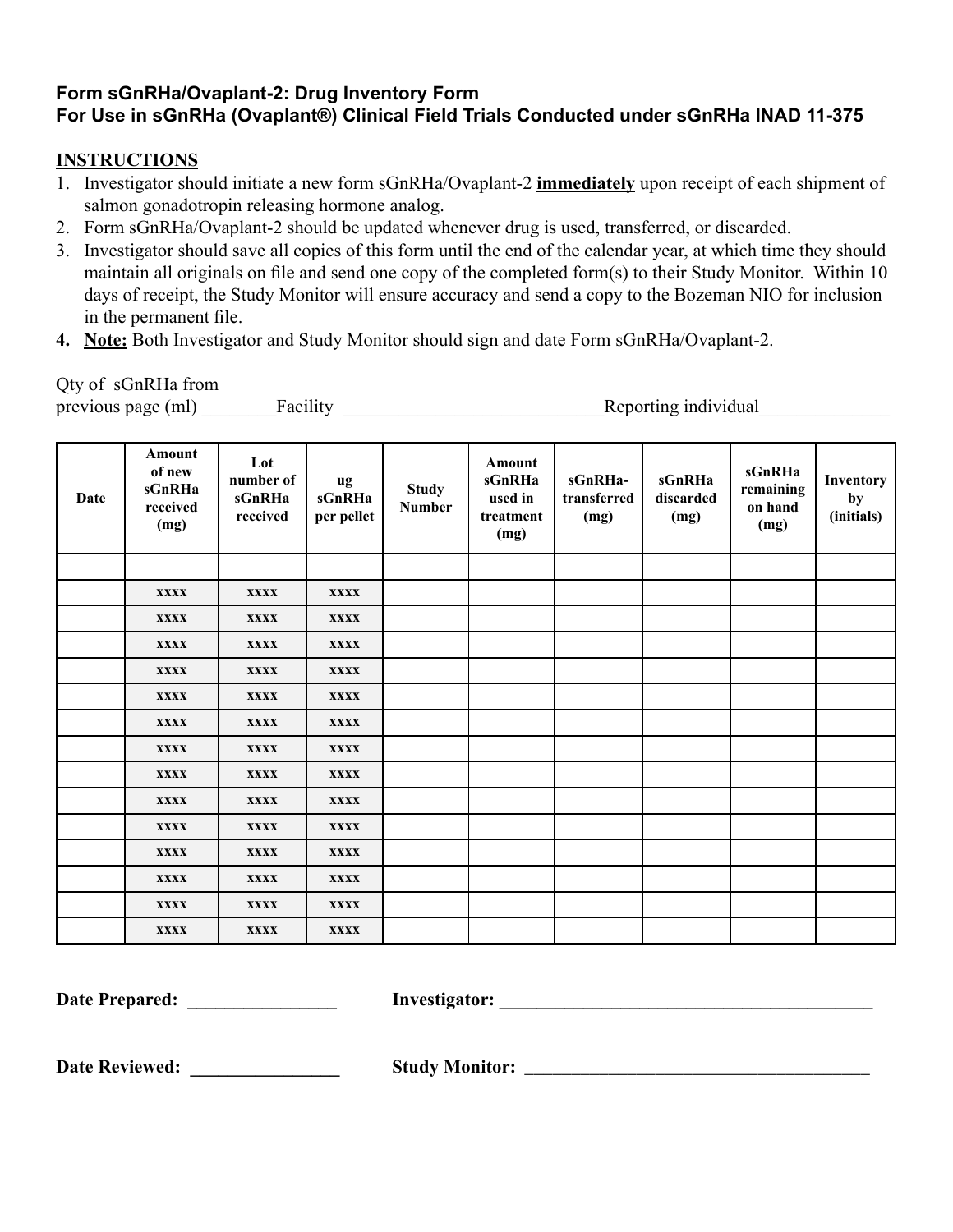#### <span id="page-29-0"></span>**Form sGnRHa/Ovaplant-3: Results Report Form**

### **For Use in sGnRHa (Ovaplant®) Clinical Field Trials Conducted under sGnRHa INAD 11-375**

#### **INSTRUCTIONS**

- 1. Investigator must fill out Form sGnRHa/Ovaplant-3 no later than 10 days after completion of the study period. Study Number must be recorded on all pages of Form sGnRHa/Ovaplant-3. Attach lab reports and other information.
- 2. If salmon gonadotropin releasing hormone analog was not used under the assigned Study Number, fill out only the Site Information portion on this page, and skip to the end of page 3 and fill out only the "Negative Report" section.
- 3. Investigator should keep the original on file, and send a copy to the Study Monitor. Within 10 days of receipt, the Study Monitor should send a copy to the Bozeman NIO for inclusion in the permanent file.
- **4. Note**: Both Investigator and Study Monitor should sign and date Form sGnRHa/Ovaplant-3.

#### **SITE INFORMATION**

| $\cdots$<br>$\mathbf{r}$<br>acili<br>$\mathbf{r}$          |  |
|------------------------------------------------------------|--|
| la v za zak<br>'idual<br>na<br>سمبرابابابابابر<br><br>---- |  |

## **FISH CULTURE AND DRUG TREATMENT INFORMATION**

| Drug lot number                                                         |                       | Total amount drug used (mg)                 |  |
|-------------------------------------------------------------------------|-----------------------|---------------------------------------------|--|
| Fish species treated                                                    |                       | Water temperature $({}^{\circ}F)$           |  |
| Drug dosage males<br>(ug/kg body wt)                                    |                       | Drug dosage females<br>$(ug/kg$ body wt $)$ |  |
| Average fish weight (gm)                                                |                       | Average fish length (in)                    |  |
| Number of treated males                                                 |                       | Number of treated females                   |  |
| Number of control males                                                 |                       | Number of control females                   |  |
|                                                                         | Treatment dates       |                                             |  |
| Treatment method                                                        | <b>Pellet Implant</b> | Pellet size (i.e., ug sGnRHa<br>per pellet) |  |
| Number of pellets per male                                              |                       | Number of pellets per female                |  |
| Spawning/evaluation interval<br>(time from treatment until<br>spawning) |                       | Spawning/evaluation date(s)                 |  |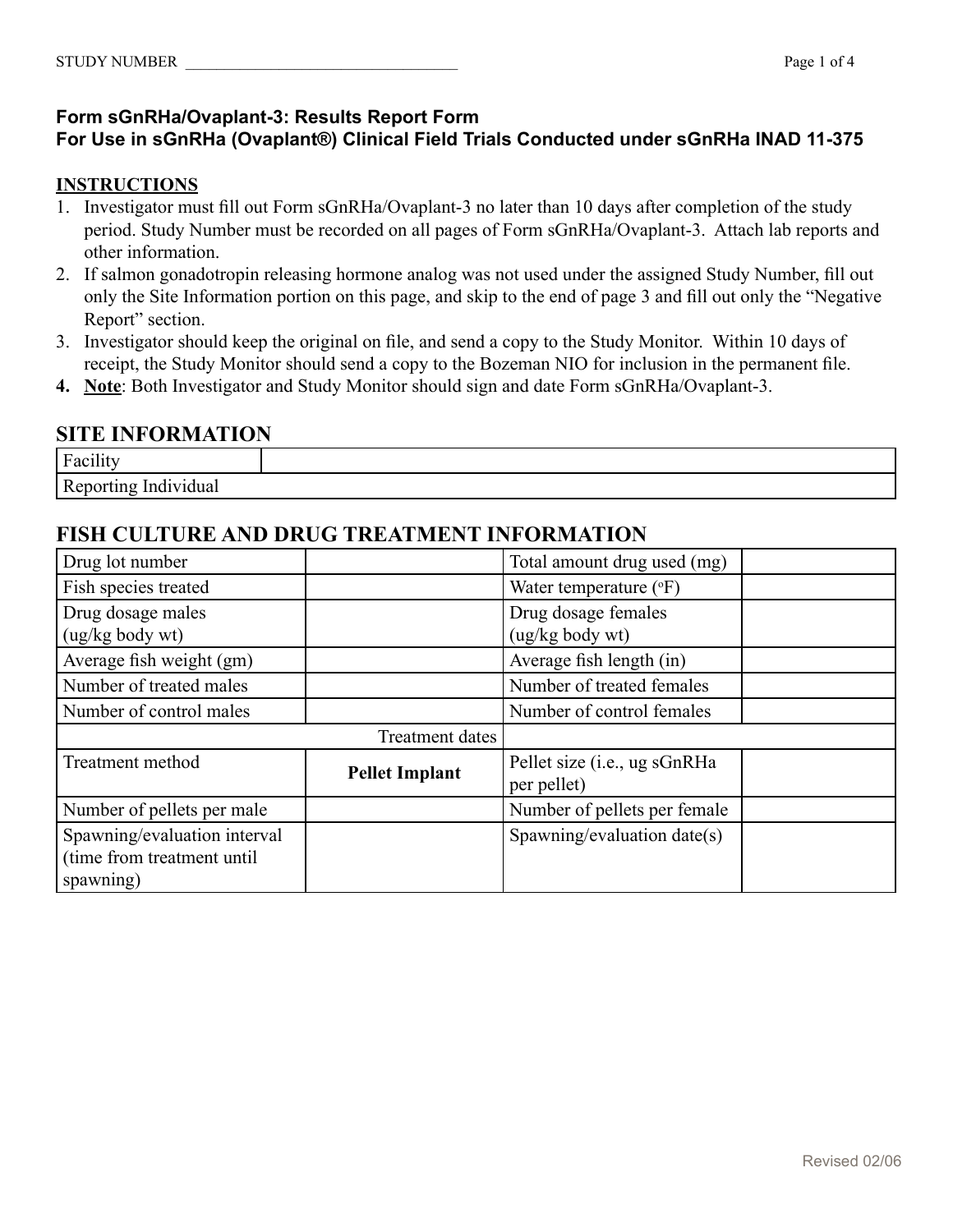## <span id="page-30-0"></span>**sGnRHa/Ovaplant® Results Record - Females**

#### **INSTRUCTIONS**

- 6. "Ripe" females are those fish that have ovulated or released their eggs. "None-ripe" fish are the converse.
- 7. Use additional copies of Results Record for additional fish treated.

Be sure the facility name is written here: \_\_\_\_\_\_\_\_\_\_\_\_\_\_\_\_\_\_\_\_\_\_\_\_\_\_\_\_\_\_\_\_\_\_\_\_\_\_\_\_\_\_\_\_\_\_\_\_\_\_\_\_\_\_\_\_

|                  |                 | sGnRHa TREATED FISH - Females |                         |                 |        |                         | <b>CONTROL FISH - Females</b> |                 |                |                          |           |                         |                |
|------------------|-----------------|-------------------------------|-------------------------|-----------------|--------|-------------------------|-------------------------------|-----------------|----------------|--------------------------|-----------|-------------------------|----------------|
| Fish<br>$\#$     | Date<br>Treated | Date<br>Evaluated             | $\hbox{Number}$<br>Ripe | Number<br>Green | % Ripe | $\frac{0}{0}$<br>Eye-Up | $\%$<br>Hatch                 | $\#$ of<br>Fish | Number<br>Ripe | $\hbox{Number}$<br>Green | $\%$ Ripe | $\frac{0}{0}$<br>Eye-Up | $\%$<br>Hatch* |
| $\mathbf{1}$     |                 |                               |                         |                 |        |                         |                               |                 |                |                          |           |                         |                |
| $\boldsymbol{2}$ |                 |                               |                         |                 |        |                         |                               |                 |                |                          |           |                         |                |
| $\mathfrak{Z}$   |                 |                               |                         |                 |        |                         |                               |                 |                |                          |           |                         |                |
| $\overline{4}$   |                 |                               |                         |                 |        |                         |                               |                 |                |                          |           |                         |                |
| 5                |                 |                               |                         |                 |        |                         |                               |                 |                |                          |           |                         |                |
| 6                |                 |                               |                         |                 |        |                         |                               |                 |                |                          |           |                         |                |
| $\boldsymbol{7}$ |                 |                               |                         |                 |        |                         |                               |                 |                |                          |           |                         |                |
| $8\,$            |                 |                               |                         |                 |        |                         |                               |                 |                |                          |           |                         |                |
| 9                |                 |                               |                         |                 |        |                         |                               |                 |                |                          |           |                         |                |
| $10\,$           |                 |                               |                         |                 |        |                         |                               |                 |                |                          |           |                         |                |
| 11               |                 |                               |                         |                 |        |                         |                               |                 |                |                          |           |                         |                |
| 12               |                 |                               |                         |                 |        |                         |                               |                 |                |                          |           |                         |                |
| 13               |                 |                               |                         |                 |        |                         |                               |                 |                |                          |           |                         |                |
| 14               |                 |                               |                         |                 |        |                         |                               |                 |                |                          |           |                         |                |
| 15               |                 |                               |                         |                 |        |                         |                               |                 |                |                          |           |                         |                |
| $16\,$           |                 |                               |                         |                 |        |                         |                               |                 |                |                          |           |                         |                |
| 17               |                 |                               |                         |                 |        |                         |                               |                 |                |                          |           |                         |                |
| $18\,$           |                 |                               |                         |                 |        |                         |                               |                 |                |                          |           |                         |                |
| 19               |                 |                               |                         |                 |        |                         |                               |                 |                |                          |           |                         |                |
| $20\,$           |                 |                               |                         |                 |        |                         |                               |                 |                |                          |           |                         |                |

\* If eggs from multiple females have been combined during incubation, indicate data from combined egg lots with a vertical line "connecting" all females contributing to a single egg lot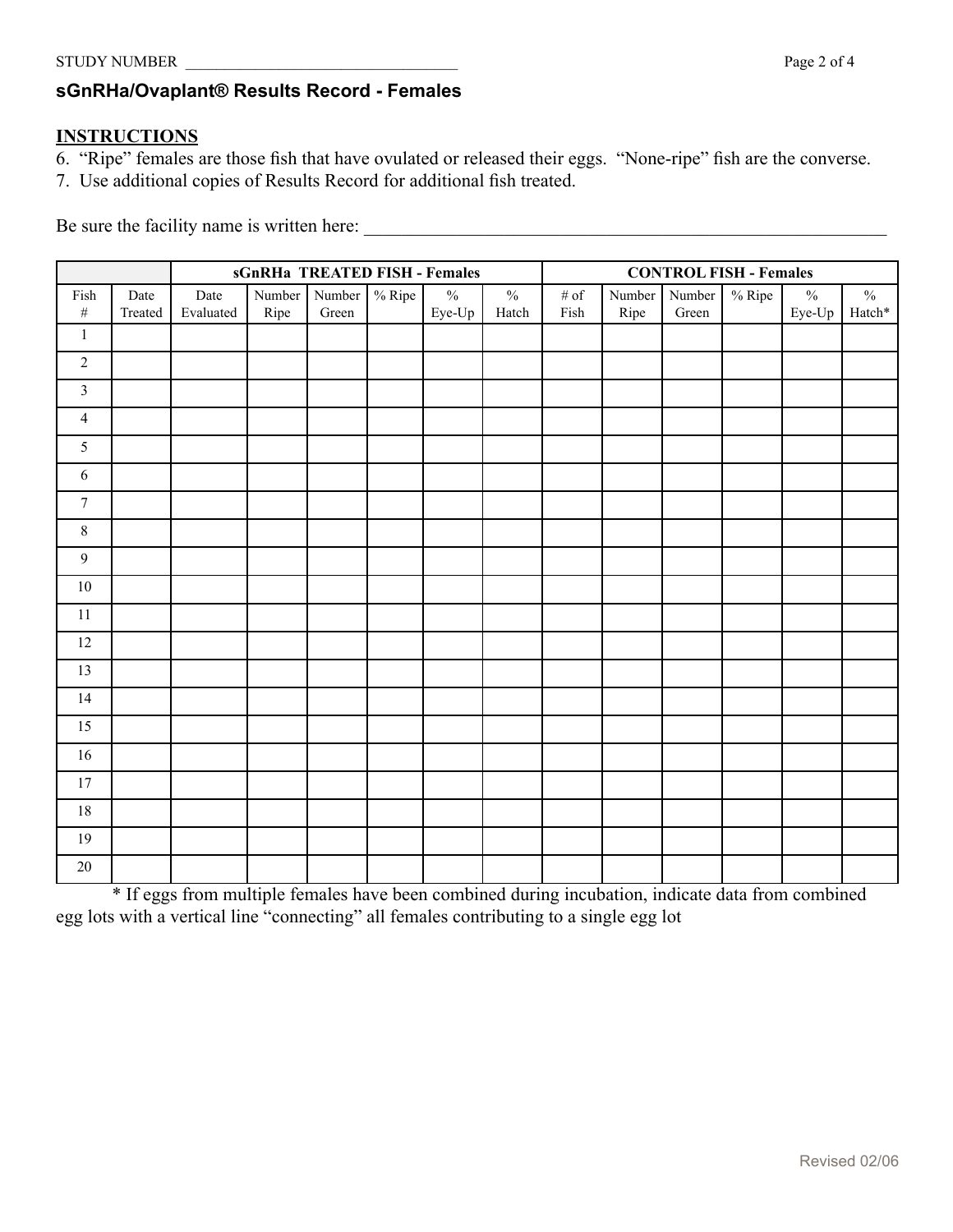### <span id="page-31-0"></span>**sGnRHa/Ovaplant® Results Record - Males**

## **INSTRUCTIONS**

- 1. "Ripe" males are those fish that are actively spermiating. "None-ripe" males are the converse.
- 2. Use additional copies of Results Record for additional fish treated.

Be sure the facility name is written here: \_\_\_\_\_\_\_\_\_\_\_\_\_\_\_\_\_\_\_\_\_\_\_\_\_\_\_\_\_\_\_\_\_\_\_\_\_\_\_\_\_\_\_\_\_\_\_\_\_\_\_\_\_\_\_\_

|                  |                 |                   | sGnRHa TREATED FISH - Males |                 |          |                                       |                   |              | <b>CONTROL FISH - Males</b> |                 |        |                    |                   |
|------------------|-----------------|-------------------|-----------------------------|-----------------|----------|---------------------------------------|-------------------|--------------|-----------------------------|-----------------|--------|--------------------|-------------------|
| Fish<br>$\#$     | Date<br>Treated | Date<br>Evaluated | Number<br>Ripe              | Number<br>Green | $%$ Ripe | $\text{Milt}/\text{}$<br>fish<br>(mL) | Motility<br>Score | # of<br>Fish | Number<br>Ripe              | Number<br>Green | % Ripe | Milt/<br>fish (mL) | Motility<br>Score |
| $\mathbf{1}$     |                 |                   |                             |                 |          |                                       |                   |              |                             |                 |        |                    |                   |
| $\sqrt{2}$       |                 |                   |                             |                 |          |                                       |                   |              |                             |                 |        |                    |                   |
| $\mathfrak{Z}$   |                 |                   |                             |                 |          |                                       |                   |              |                             |                 |        |                    |                   |
| $\overline{4}$   |                 |                   |                             |                 |          |                                       |                   |              |                             |                 |        |                    |                   |
| 5                |                 |                   |                             |                 |          |                                       |                   |              |                             |                 |        |                    |                   |
| $\sqrt{6}$       |                 |                   |                             |                 |          |                                       |                   |              |                             |                 |        |                    |                   |
| $\boldsymbol{7}$ |                 |                   |                             |                 |          |                                       |                   |              |                             |                 |        |                    |                   |
| $\,8\,$          |                 |                   |                             |                 |          |                                       |                   |              |                             |                 |        |                    |                   |
| $\overline{9}$   |                 |                   |                             |                 |          |                                       |                   |              |                             |                 |        |                    |                   |
| $10\,$           |                 |                   |                             |                 |          |                                       |                   |              |                             |                 |        |                    |                   |
| 11               |                 |                   |                             |                 |          |                                       |                   |              |                             |                 |        |                    |                   |
| 12               |                 |                   |                             |                 |          |                                       |                   |              |                             |                 |        |                    |                   |
| 13               |                 |                   |                             |                 |          |                                       |                   |              |                             |                 |        |                    |                   |
| 14               |                 |                   |                             |                 |          |                                       |                   |              |                             |                 |        |                    |                   |
| 15               |                 |                   |                             |                 |          |                                       |                   |              |                             |                 |        |                    |                   |
| 16               |                 |                   |                             |                 |          |                                       |                   |              |                             |                 |        |                    |                   |
| 17               |                 |                   |                             |                 |          |                                       |                   |              |                             |                 |        |                    |                   |
| $18\,$           |                 |                   |                             |                 |          |                                       |                   |              |                             |                 |        |                    |                   |
| 19               |                 |                   |                             |                 |          |                                       |                   |              |                             |                 |        |                    |                   |
| $20\,$           |                 |                   |                             |                 |          |                                       |                   |              |                             |                 |        |                    |                   |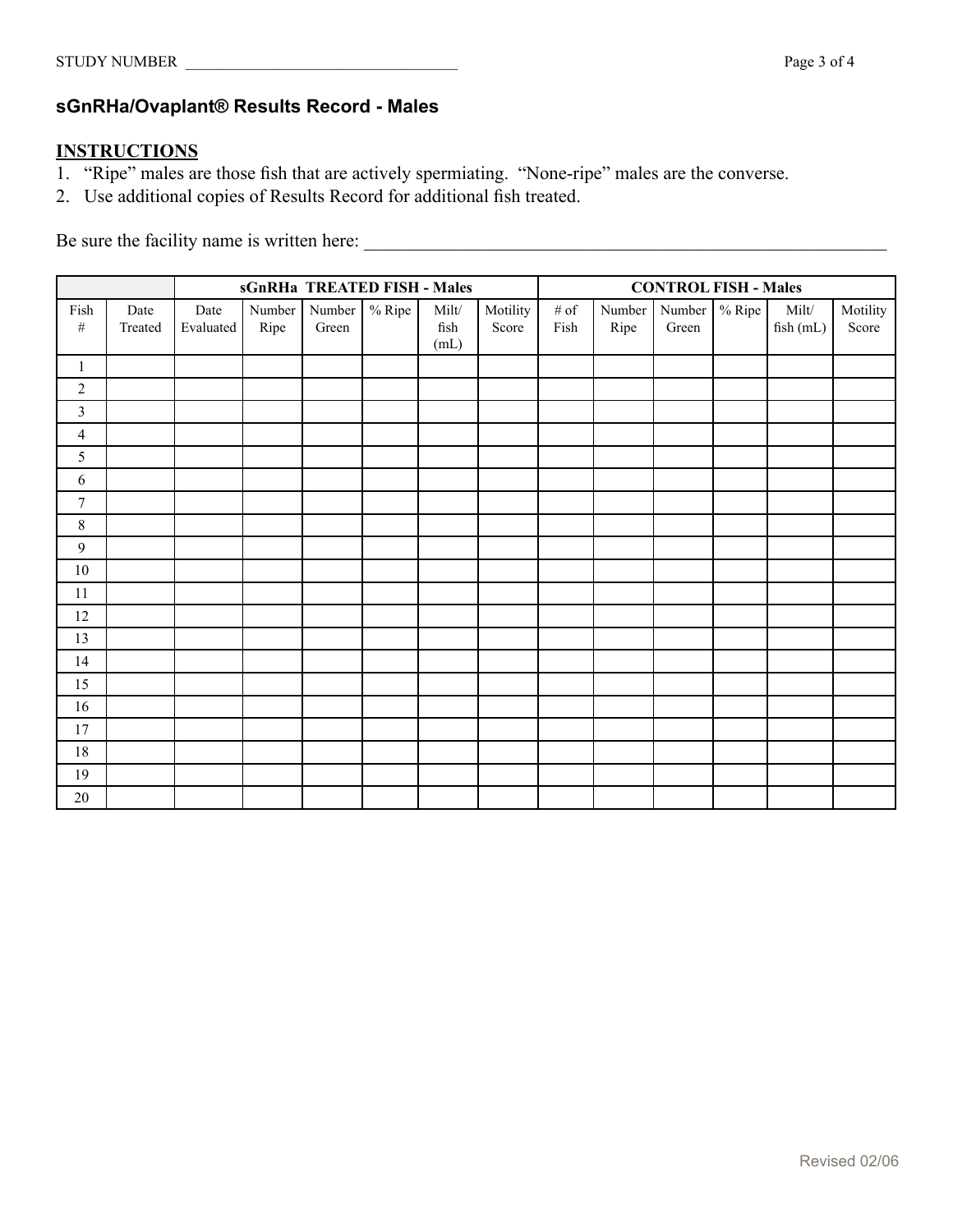**RESULTS:** Describe in detail treatment results. Was treatment successful? If treatment did not appear to be successful, explain why not? Were there any mitigating environmental conditions that may have impacted treatment results? Were there any deviations from the Study Protocol? Attach pathology reports; Both Pre-and Post-Treatment.

**TOXICITY OBSERVATIONS:** (Report any apparent drug toxicity including a description of unusual fish behavior. )

#### **OBSERVED WITHDRAWAL PERIOD OF TREATED FISH:**

Observed withdrawal period:



Fish treated with sGnRHa (Ovaplant®) may not be stocked, released, or harvested for human consumption. All treated fish must ultimately be destroyed. Investigator should initial here to indicate compliance with disposition requirements of sGnRHa (Ovaplant®) treated fish

 **NEGATIVE REPORT:** Salmon gonadotropin releasing hormone analog (Ovaplant®) was not used at this facility under this Study Number during the reporting period. (Investigator should initial for negative reports as soon as the Study Number is known to be no longer needed or valid.)

| <b>Date Prepared:</b> | Investigator: |  |
|-----------------------|---------------|--|
|-----------------------|---------------|--|

**Date Reviewed: \_\_\_\_\_\_\_\_\_\_\_\_\_\_\_\_\_\_ Study Monitor:** \_\_\_\_\_\_\_\_\_\_\_\_\_\_\_\_\_\_\_\_\_\_\_\_\_\_\_\_\_\_\_\_\_\_\_\_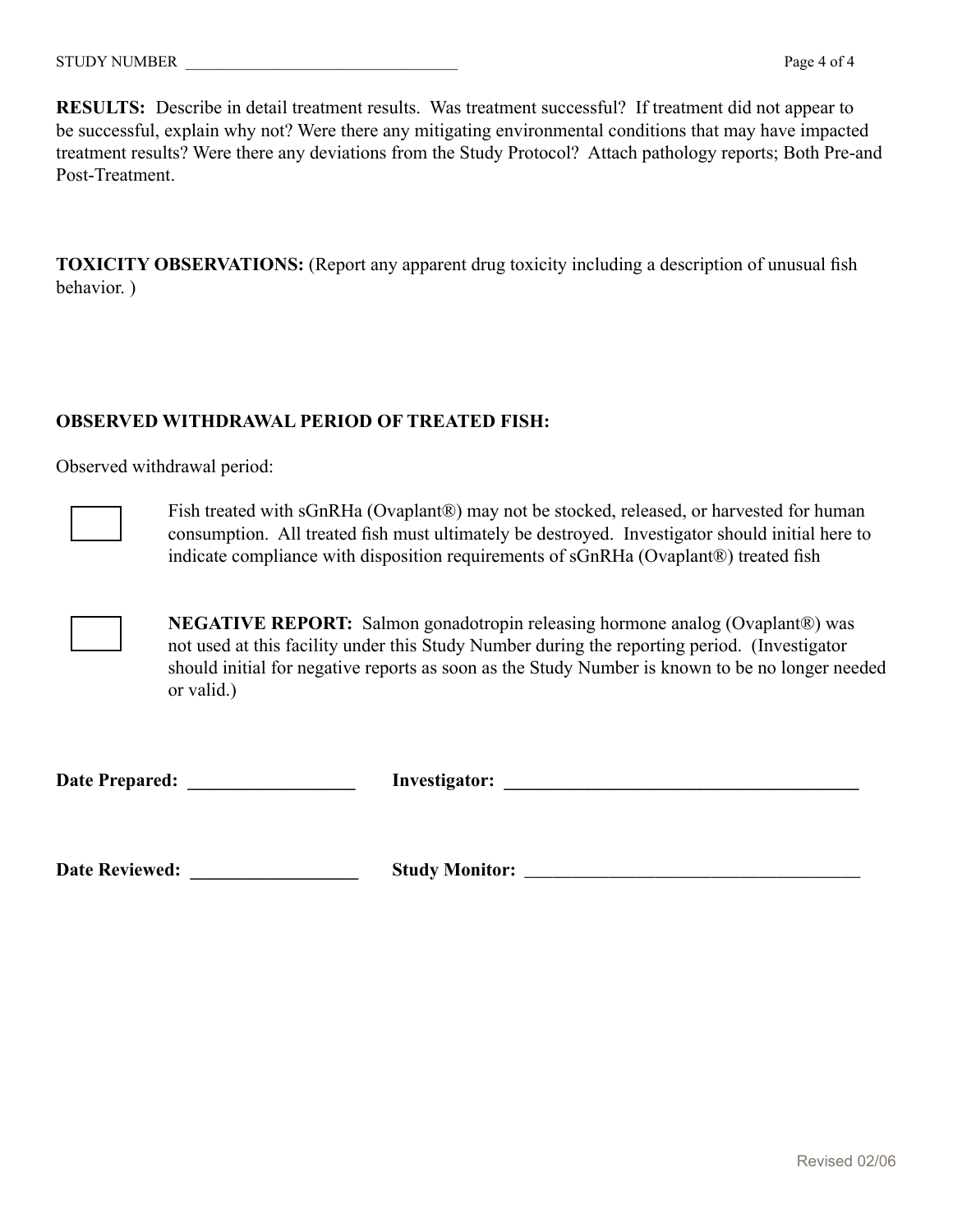## **sGnRHa Treatment Summary Information - Females**

# **(To be completed by the NIO)**

|         | <b>Treated Females</b> |              |                                                                                                 |  |        |            |         |  |  |  |
|---------|------------------------|--------------|-------------------------------------------------------------------------------------------------|--|--------|------------|---------|--|--|--|
| Fish #s | Number<br>of<br>fish   | Date Treated | Interval<br>between treatment and<br>Date<br>Evaluated<br>evaluation (specify<br>hours or days) |  | % Ripe | $% Eye-up$ | % Hatch |  |  |  |
|         |                        |              |                                                                                                 |  |        |            |         |  |  |  |
|         |                        |              |                                                                                                 |  |        |            |         |  |  |  |
|         |                        |              |                                                                                                 |  |        |            |         |  |  |  |
|         |                        |              |                                                                                                 |  |        |            |         |  |  |  |
|         |                        |              |                                                                                                 |  |        |            |         |  |  |  |
|         |                        |              |                                                                                                 |  |        |            |         |  |  |  |
|         |                        |              |                                                                                                 |  |        |            |         |  |  |  |
|         |                        |              |                                                                                                 |  |        |            |         |  |  |  |
|         |                        |              |                                                                                                 |  |        |            |         |  |  |  |

| <b>Control Females</b> |                      |                                   |  |                                                                            |        |             |         |  |
|------------------------|----------------------|-----------------------------------|--|----------------------------------------------------------------------------|--------|-------------|---------|--|
| Fish #s                | Number<br>of<br>fish | Date<br>Date Treated<br>Evaluated |  | Interval<br>between treatment and<br>evaluation (specify<br>hours or days) | % Ripe | $\%$ Eye-up | % Hatch |  |
|                        |                      | <b>XXXX</b>                       |  | <b>XXXX</b>                                                                |        |             |         |  |
|                        |                      | <b>XXXX</b>                       |  | <b>XXXX</b>                                                                |        |             |         |  |
|                        |                      | <b>XXXX</b>                       |  | <b>XXXX</b>                                                                |        |             |         |  |
|                        |                      | <b>XXXX</b>                       |  | <b>XXXX</b>                                                                |        |             |         |  |
|                        |                      | <b>XXXX</b>                       |  | <b>XXXX</b>                                                                |        |             |         |  |
|                        |                      | <b>XXXX</b>                       |  | <b>XXXX</b>                                                                |        |             |         |  |
|                        |                      | <b>XXXX</b>                       |  | <b>XXXX</b>                                                                |        |             |         |  |
|                        |                      | <b>XXXX</b>                       |  | XXXX                                                                       |        |             |         |  |
|                        |                      | <b>XXXX</b>                       |  | <b>XXXX</b>                                                                |        |             |         |  |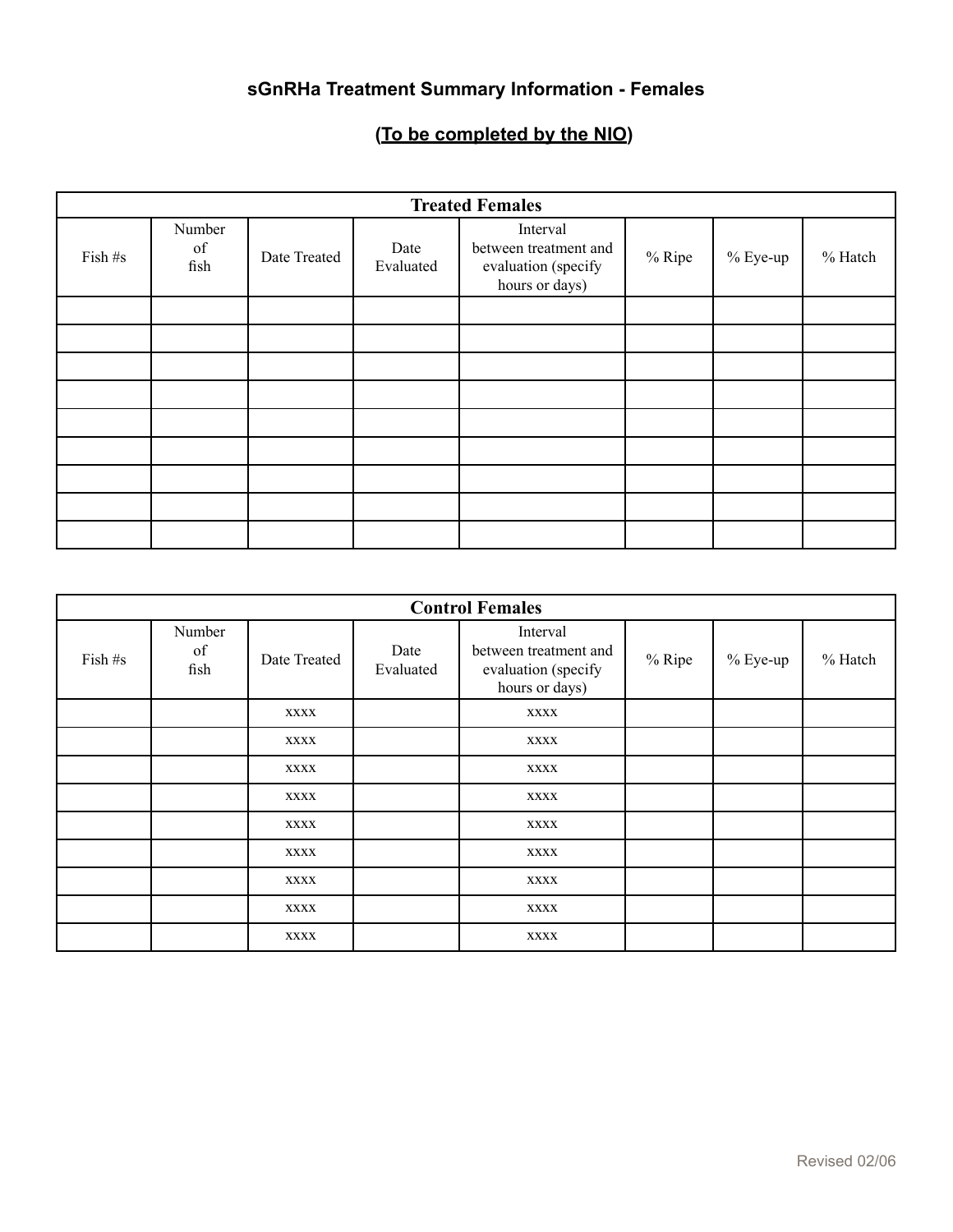## **sGnRHa Treatment Summary Information - Males**

# **(To be completed by the NIO)**

| <b>Treated Males</b> |                      |              |                   |                                                                            |        |                   |                   |  |  |
|----------------------|----------------------|--------------|-------------------|----------------------------------------------------------------------------|--------|-------------------|-------------------|--|--|
| Fish #s              | Number<br>of<br>fish | Date Treated | Date<br>Evaluated | Interval<br>between treatment and<br>evaluation (specify<br>hours or days) | % Ripe | Milt/fish<br>(ml) | Motility<br>Score |  |  |
|                      |                      |              |                   |                                                                            |        |                   |                   |  |  |
|                      |                      |              |                   |                                                                            |        |                   |                   |  |  |
|                      |                      |              |                   |                                                                            |        |                   |                   |  |  |
|                      |                      |              |                   |                                                                            |        |                   |                   |  |  |
|                      |                      |              |                   |                                                                            |        |                   |                   |  |  |
|                      |                      |              |                   |                                                                            |        |                   |                   |  |  |
|                      |                      |              |                   |                                                                            |        |                   |                   |  |  |
|                      |                      |              |                   |                                                                            |        |                   |                   |  |  |
|                      |                      |              |                   |                                                                            |        |                   |                   |  |  |

| <b>Control Males</b> |                      |              |                   |                                                                            |  |                   |                   |  |
|----------------------|----------------------|--------------|-------------------|----------------------------------------------------------------------------|--|-------------------|-------------------|--|
| Fish #s              | Number<br>of<br>fish | Date Treated | Date<br>Evaluated | Interval<br>between treatment and<br>evaluation (specify<br>hours or days) |  | Milt/fish<br>(ml) | Motility<br>Score |  |
|                      |                      | <b>XXXX</b>  |                   | <b>XXXX</b>                                                                |  |                   |                   |  |
|                      |                      | <b>XXXX</b>  |                   | <b>XXXX</b>                                                                |  |                   |                   |  |
|                      |                      | <b>XXXX</b>  |                   | <b>XXXX</b>                                                                |  |                   |                   |  |
|                      |                      | <b>XXXX</b>  |                   | <b>XXXX</b>                                                                |  |                   |                   |  |
|                      |                      | <b>XXXX</b>  |                   | <b>XXXX</b>                                                                |  |                   |                   |  |
|                      |                      | <b>XXXX</b>  |                   | <b>XXXX</b>                                                                |  |                   |                   |  |
|                      |                      | <b>XXXX</b>  |                   | <b>XXXX</b>                                                                |  |                   |                   |  |
|                      |                      | <b>XXXX</b>  |                   | <b>XXXX</b>                                                                |  |                   |                   |  |
|                      |                      | <b>XXXX</b>  |                   | <b>XXXX</b>                                                                |  |                   |                   |  |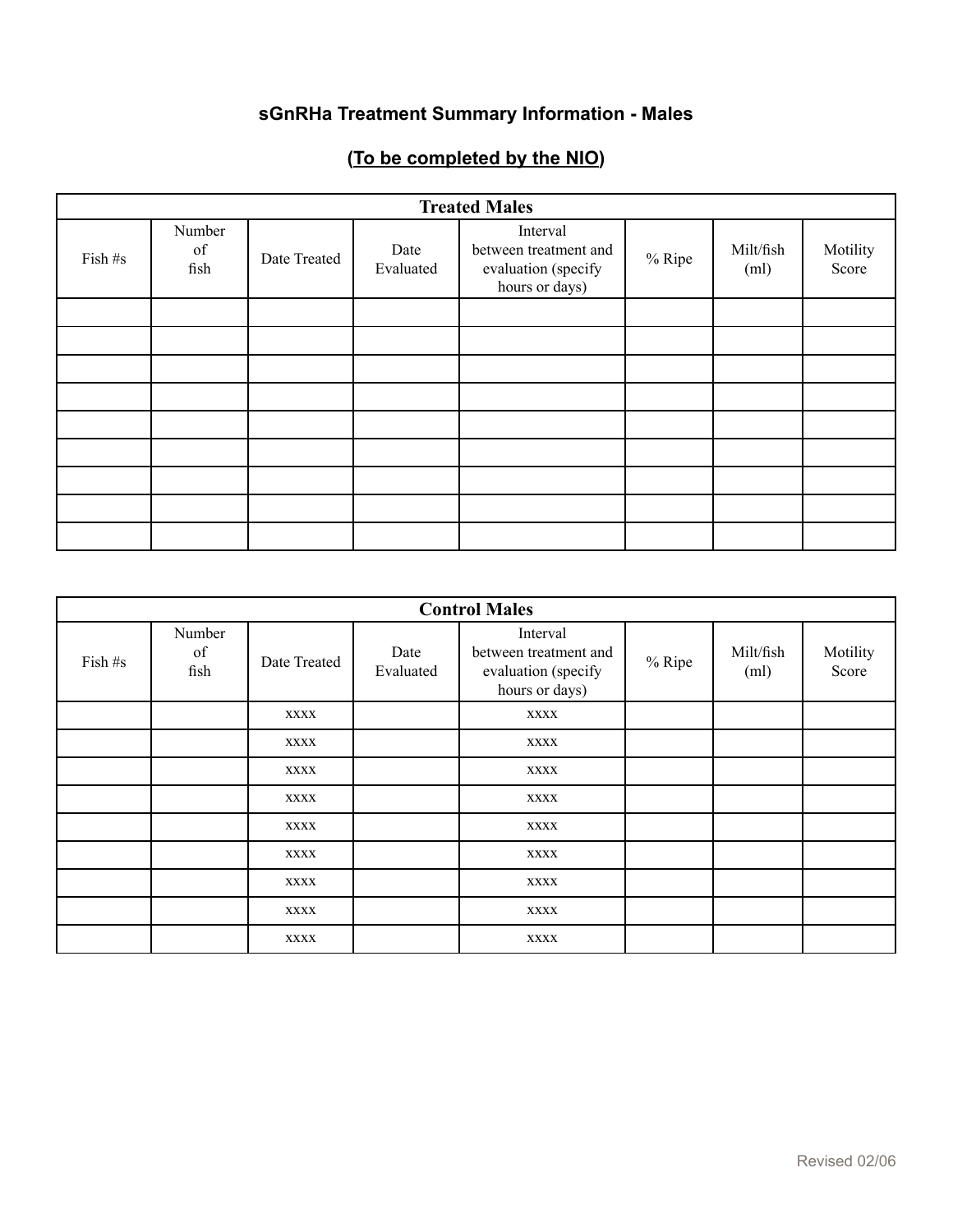#### <span id="page-35-0"></span>**Form sGnRHa/Ovaplant-4N: Necropsy Report Form For Use in sGnRHa/Ovaplant® Clinical Field Trials Conducted under INAD 11-375**

#### **INSTRUCTIONS**

- 1. Investigator must fill out Form sGnRHa/Ovaplant-4N for all fish that die or are euthanized during the study period. Use a new copy of Form sGnRHa/Ovaplant-4N for each individual fish.
- 2. Append and submit all Form sGnRHa/Ovaplant-4Ns with appropriate Form sGnRHa/Ovaplant-3s.

|                         | Date Fish Species/ID Fish Length (cm) |             |                               |  |                                                                          |                                                                                     |
|-------------------------|---------------------------------------|-------------|-------------------------------|--|--------------------------------------------------------------------------|-------------------------------------------------------------------------------------|
|                         |                                       |             | Evaluator(s): $\qquad \qquad$ |  |                                                                          |                                                                                     |
|                         |                                       |             |                               |  |                                                                          | Body surface: $\Box$ normal $\Box$ excess mucus $\Box$ irregular color $\Box$ other |
|                         |                                       |             |                               |  |                                                                          |                                                                                     |
|                         | $\Box$ closed $\Box$ open             |             |                               |  |                                                                          |                                                                                     |
|                         | Location:                             |             |                               |  | $\Box$ dorsal $\Box$ caudal $\Box$ ventral $\Box$ lateral $\Box$ cranial |                                                                                     |
|                         |                                       |             |                               |  |                                                                          | □ base of fin - Pectoral (right), Pectoral (left), Adipose, Dorsal, Anal, or Caudal |
| Gills:                  | $\Box$ normal                         |             |                               |  |                                                                          |                                                                                     |
| Liver:                  | $\Box$ normal                         | $\Box$ pale |                               |  |                                                                          |                                                                                     |
| Spleen:                 | $\Box$ normal                         |             |                               |  |                                                                          |                                                                                     |
| Kidney:                 | $\Box$ normal                         |             |                               |  |                                                                          |                                                                                     |
|                         |                                       |             |                               |  | Notes and comments of gross pathologies on other organs and tissues.     |                                                                                     |
| $eyes \Box exopthalmia$ |                                       |             |                               |  |                                                                          |                                                                                     |
|                         |                                       |             |                               |  |                                                                          |                                                                                     |
|                         |                                       |             |                               |  |                                                                          |                                                                                     |
|                         |                                       |             |                               |  |                                                                          | musculature                                                                         |